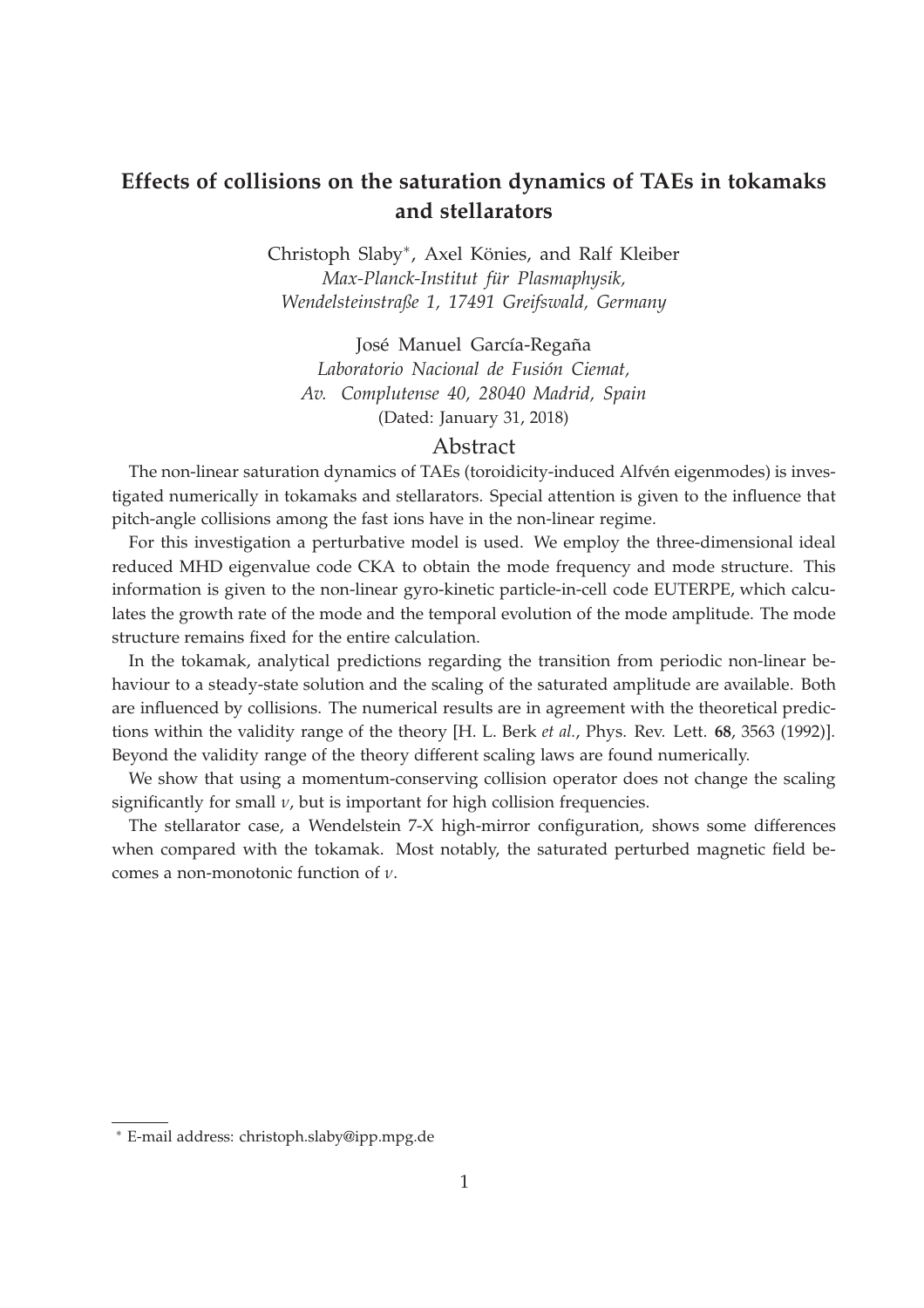### **I. INTRODUCTION**

In fusion devices, present-day experiments or future fusion reactors, there typically exists a supra-thermal population of fast ions. Today, these particles are created mainly by heating methods, such as neutral beam injection (NBI) or ion cyclotron resonance heating (ICRH). In future fusion reactors also self-generated alpha particles (coming from the fusion reaction) will be present. The fast ions are supposed to be confined for a time of the order of the slowing-down time (the time it takes the fast particles to thermalize) in order to heat the plasma. However, the resonant interaction of fast ions with shear Alfvén modes can lead to their destabilization [11, 25] and to increased fastion transport with potentially dangerous consequences for plasma-facing components [7, 35]. Typical Alfvén eigenmodes excited in tokamaks are toroidicity-induced Alfvén eigenmodes (TAEs), beta-induced Alfvén eigenmodes (BAEs), or – at high fast-particle pressures – energetic-particle modes (EPMs). Because of the more complex geometry of stellarators, other classes of modes, e.g. helicity-induced Alfvén eigenmodes (HAEs), can be destabilized in these devices.

In order to predict transport-induced losses, the non-linear saturation levels of AEs need to be computed. This paper investigates TAEs as an example for the zoo of AEs in general. For tokamaks, it has been shown analytically [2, 3] and numerically [20] that the saturation amplitude is influenced by particle collisions. Recently, the influence of pitch-angle collisions on the saturation level of TAEs in NSTX [9] has been investigated [37].

In TJ-II the non-linear dynamics of Alfvén modes, in particular the transition between chirping and steady state, was recently investigated experimentally [22, 23]. It was found that the magnetic configuration plays a larger role for the transition than collisions. Large-scale numerical simulations, aimed at numerically reproducing bursts of Alfvén eigenmodes (AEs) observed in the LHD experiment, have also been performed recently [30]. There, collisions are needed to restore the fast-ion gradient after it has been flattened by an AE burst. They are needed to accurately reproduce experimental measurements.

This paper reports on a systematic numerical study of the non-linear dynamics of TAEs in the saturated phase for various collision frequencies. The simulations are carried out for a tokamak and for a stellarator case. We use a well-established benchmark case devised for tokamaks to compare our numerical results to a theoretically predicted scaling law. The purpose of the tokamak case is two-fold: Firstly, it will serve as a benchmark for our numerical implementation in the parameter range where the analytical theory can be applied. Secondly, the effect of pitch-angle collisions on the saturation dynamics can be studied in other parameter regimes. We find, in particular, that the analytical theory is only applicable in the so-called resonance detuning regime and for low enough collision frequencies.

The numerical model can then be applied to stellarators. As an example, we use the optimized stellarator Wendelstein 7-X (W7-X) – the largest and most sophisticated stellarator in the world [24]. In part, this case is chosen to illustrate the capability of CKA-EUTERPE (described below) to also treat real geometries and realistic plasmas. One of the optimization goals of W7-X is good confinement of fast particles, in particular at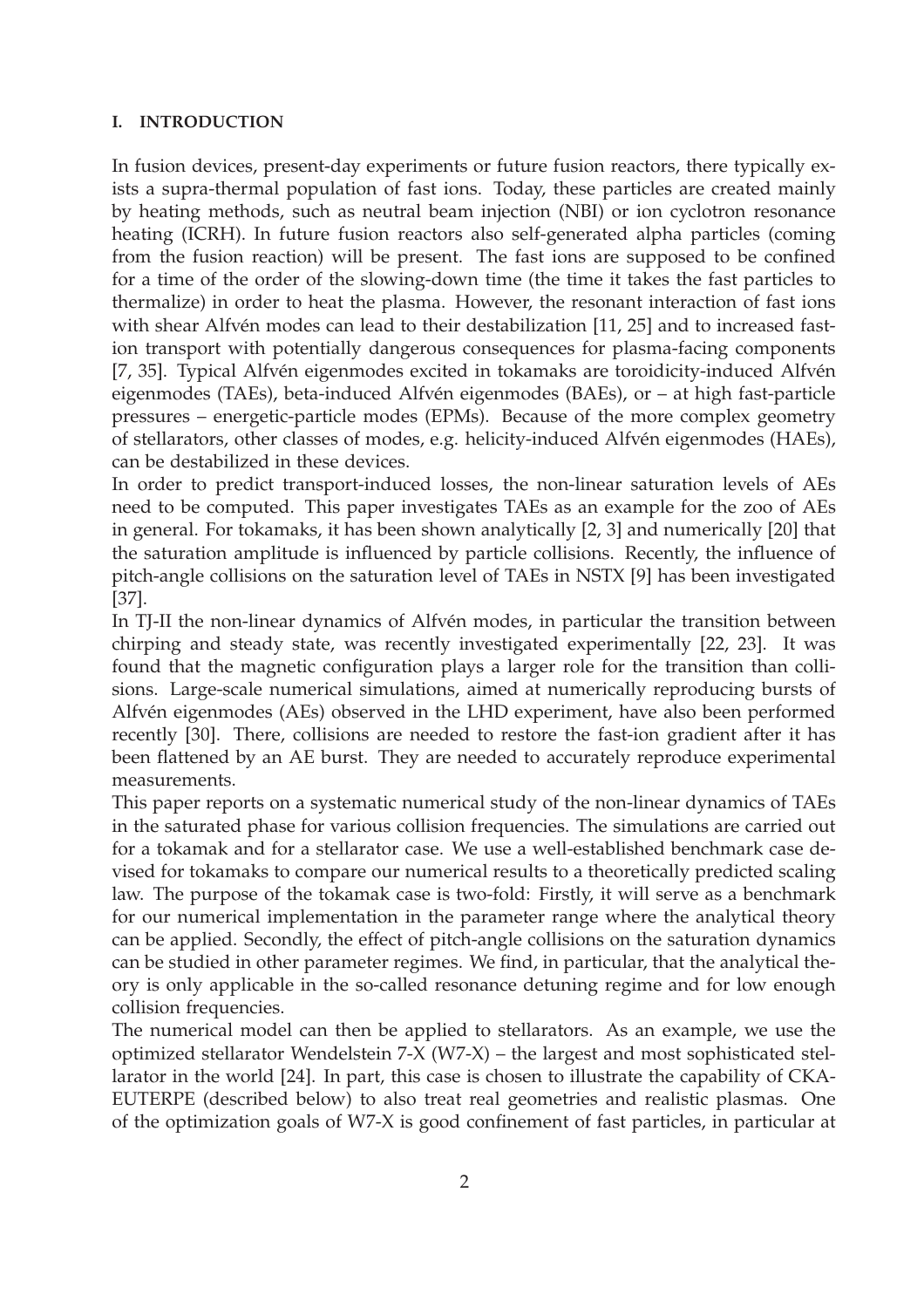high beta (plasma pressure dived by magnetic pressure). The NBI and ICRH systems are currently being installed at W7-X and will be ready for future experimental campaigns. Thus, now is a natural time to confirm the predictive capabilities of our numerical tools. We use the CKA-EUTERPE code for our numerical simulations. It combines the eigenvalue code CKA (Code for Kinetic Alfvén waves) with the gyro-kinetic particle-in-cell (PIC) code EUTERPE. The coupling of the two codes is perturbative in the sense that an MHD mode is calculated by CKA and then passed to EUTERPE which calculates the motion of fast ions in the pre-calculated field and their power transfer to the mode. Knowing this, the amplitude of the mode can be advanced in time. The mode structure remains fixed throughout the simulation. It is well known that the MHD mode structure may react to the kinetic influence of the fast particles (see e.g. Refs. [28, 34]). Furthermore, the linear mode structure can change in the non-linear phase since it may react to changes of the fast-particle drive [36]. Such effects are not included in the CKA-EUTERPE model. Fully gyro-kinetic simulations, that allow for mode structure variations, would provide a solution to the problem, but suffer from the fact that they are numerically very challenging and expensive. At the moment, they are not suited for parameter scans.

Being a PIC code, EUTERPE is very well suited to compute the collisions between the fast ions. The implementation of collisions into the electromagnetic version of EUTERPE has been benchmarked recently [27]. This reference also serves as a brief introduction to the EUTERPE code. We use a pitch-angle scattering operator acting on the fast-ion distribution function to capture the influence of collisions on the non-linear dynamics (spatial diffusion is neglected). Furthermore, we can choose whether or not the collision operator should conserve momentum. The analytical scaling laws were derived without taking momentum conservation into account. It will be investigated to what extent the inclusion of a momentum-conserving collision operator affects the scaling laws.

This paper is organized as follows. In Sec. II we recapitulate the analytical theory available and briefly introduce the numerical scheme used by CKA-EUTERPE. Sec. III reports on our results for the tokamak case and for the stellarator case, respectively. Finally, conclusions are drawn in Sec. IV.

# **II. THEORY AND ALGORITHMS**

To compute the various aspects of (collisional) fast particles interacting with TAEs, the CKA-EUTERPE [10] code package is used. The eigenvalue code CKA [8] computes the real frequency and eigenmode structure of the TAE in the framework of ideal (zero resistivity) magneto-hydrodynamic (MHD) theory. This information is then given to the EUTERPE code which follows numerical marker particles and computes the power transfer from the fast ions to the mode. The wave-particle power transfer is used to calculate a (time-dependent) growth rate  $\gamma$ , which determines the time evolution of the electromagnetic potentials. Throughout the calculations, the spatial shape of the mode structure remains fixed. Only the complex amplitude is affected by the resonant interaction with the fast particles. In this sense, CKA-EUTERPE is a perturbative model that cannot capture non-linear mode structure modifications. However, this also means that no field equations for the potentials need to be solved, which accounts for the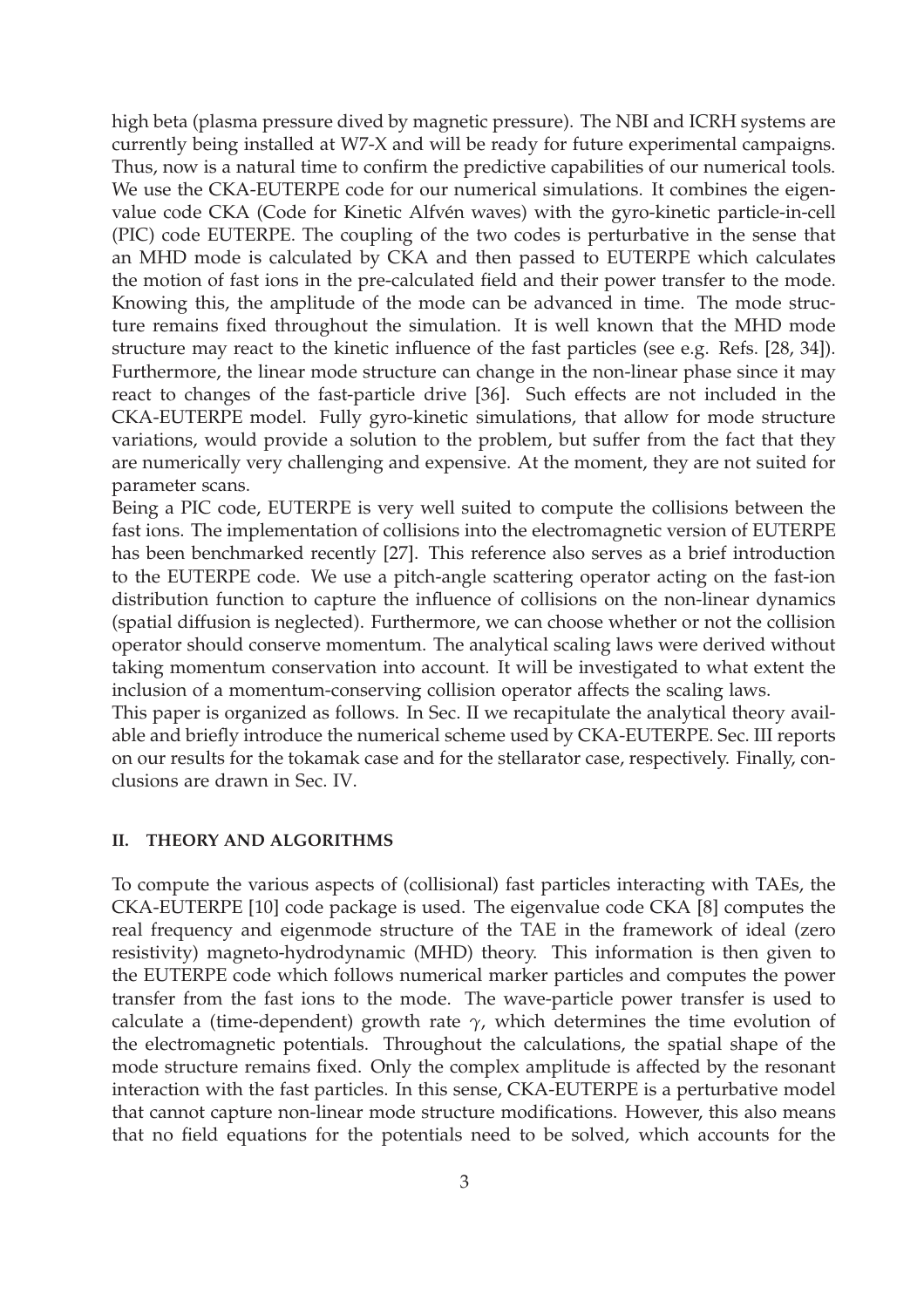higher speed and the enhanced robustness of CKA-EUTERPE compared with fluid or fully gyro-kinetic approaches.

The individual codes are briefly described in the following sections. A more elaborate discussion can be found in Refs. [8, 16] and [15, 19] for CKA and for EUTERPE, respectively.

# **A. The CKA code**

CKA (Code for Kinetic Alfvén waves) [8] is a three-dimensional eigenvalue code solving the ideal and reduced MHD equations. It uses a B-spline discretization in all three directions (PEST coordinates), a phase factor to extract the dominant Fourier harmonic, and the electrostatic potential is expressed as  $\phi(\mathbf{r}, t) = \phi(\mathbf{r}) \exp(i\omega t)$  ( $\omega$  is the frequency of the mode). The code solves an eigenvalue equation

$$
\omega^2 D_2 \phi = D_1 \phi \tag{1}
$$

where  $D_1$  and  $D_2$  are linear differential operators defined as [10]

$$
D_2 \phi = \nabla \cdot \left(\frac{1}{v_A^2} \nabla_\perp \phi\right) + \nabla_\perp^2 \left[\frac{1}{v_A^2} \left(\frac{3}{4} \rho_i^2 + \rho_s^2\right) \nabla_\perp^2 \phi\right]
$$
\n
$$
\left(\begin{array}{cc} \nabla \left(\frac{1}{v_A^2} \left(\frac{3}{4} \rho_i^2 + \rho_s^2\right) - \frac{1}{2} \rho_s^2\right) & \nabla_\perp^2 \phi \\ \nabla \left(\frac{1}{v_A^2} \left(\frac{3}{4} \rho_i^2 + \rho_s^2\right) - \frac{1}{2} \rho_s^2\right) & \nabla_\perp^2 \phi \nabla_\perp^2 \phi \nabla_\perp^2 \phi \nabla_\perp^2 \phi \nabla_\perp^2 \phi \nabla_\perp^2 \phi \nabla_\perp^2 \phi \nabla_\perp^2 \phi \nabla_\perp^2 \phi \nabla_\perp^2 \phi \nabla_\perp^2 \phi \nabla_\perp^2 \phi \nabla_\perp^2 \phi \nabla_\perp^2 \phi \nabla_\perp^2 \phi \nabla_\perp^2 \phi \nabla_\perp^2 \phi \nabla_\perp^2 \phi \nabla_\perp^2 \phi \nabla_\perp^2 \phi \nabla_\perp^2 \phi \nabla_\perp^2 \phi \nabla_\perp^2 \phi \nabla_\perp^2 \phi \nabla_\perp^2 \phi \nabla_\perp^2 \phi \nabla_\perp^2 \phi \nabla_\perp^2 \phi \nabla_\perp^2 \phi \nabla_\perp^2 \phi \nabla_\perp^2 \phi \nabla_\perp^2 \phi \nabla_\perp^2 \phi \nabla_\perp^2 \phi \nabla_\perp^2 \phi \nabla_\perp^2 \phi \nabla_\perp^2 \phi \nabla_\perp^2 \phi \nabla_\perp^2 \phi \nabla_\perp^2 \phi \nabla_\perp^2 \phi \nabla_\perp^2 \phi \nabla_\perp^2 \phi \nabla_\perp^2 \phi \nabla_\perp^2 \phi \nabla_\perp^2 \phi \nabla_\perp^2 \phi \nabla_\per
$$

$$
D_1 \phi = \nabla \cdot \left\{ \mathbf{b} \nabla_{\perp}^2 \left[ \left( 1 - \frac{\mu_0 p^{(0)}}{B^2} \right) \mathbf{b} \cdot \nabla \phi \right] \right\} + \nabla \cdot \left\{ \mathbf{b} \times \kappa \frac{2\mu_0 \mathbf{b} \times \nabla p^{(0)}}{B^2} \cdot \nabla \phi \right\}
$$
  
- 
$$
\nabla \cdot \left\{ \frac{\mu_0 j_{\parallel}^{(0)}}{B} \left[ \nabla \times (\mathbf{b} (\mathbf{b} \cdot \nabla \phi)) \right]_{\perp} \right\}.
$$
 (3)

The notation is conventional:  $v_A = B/\sqrt{\mu_0 n_i m_i}$  denotes the Alfvén speed of the background plasma (characterized by density *n*<sup>i</sup> and ion mass *m*<sup>i</sup> ). **B** is the magnetic field with magnitude *B* and direction **b**. The subscripts  $\parallel$  and  $\perp$  are used to denote vector components parallel and perpendicular to the background magnetic field, respectively. *μ*<sup>0</sup> is the vacuum permeability.  $ρ_i = \sqrt{k_B T_i m_i}/(q_i B)$  and  $ρ_s = \sqrt{k_B T_e m_i}/(q_i B)$  denote the ion gyro-radius and the sound gyro-radius, respectively. *T* and  $k<sub>B</sub>$  are the temperature and Boltzmann's constant, respectively. The charge of a bulk-ion is denoted by *q*<sup>i</sup> . The equilibrium pressure and current density are labeled as  $p^{(0)}$  and  $j^{(0)}_{\parallel}$  $\int_{\parallel}^{(0)}$ , respectively.  $\kappa = (\nabla \times \mathbf{b}) \times \mathbf{b}$  denotes the curvature of the magnetic field lines.

After Eq. (1) has been solved for  $\phi$ , the condition  $E_{\parallel} = 0$  can be used to easily obtain the parallel component of the vector potential

$$
A_{\parallel} = \frac{\mathrm{i}}{\omega} \mathbf{b} \cdot \nabla \phi. \tag{4}
$$

The solutions  $\phi$  and  $A_{\parallel}$  together with  $\omega$  are then passed to EUTERPE to calculate the growth rate of the mode in the presence of energetic particles.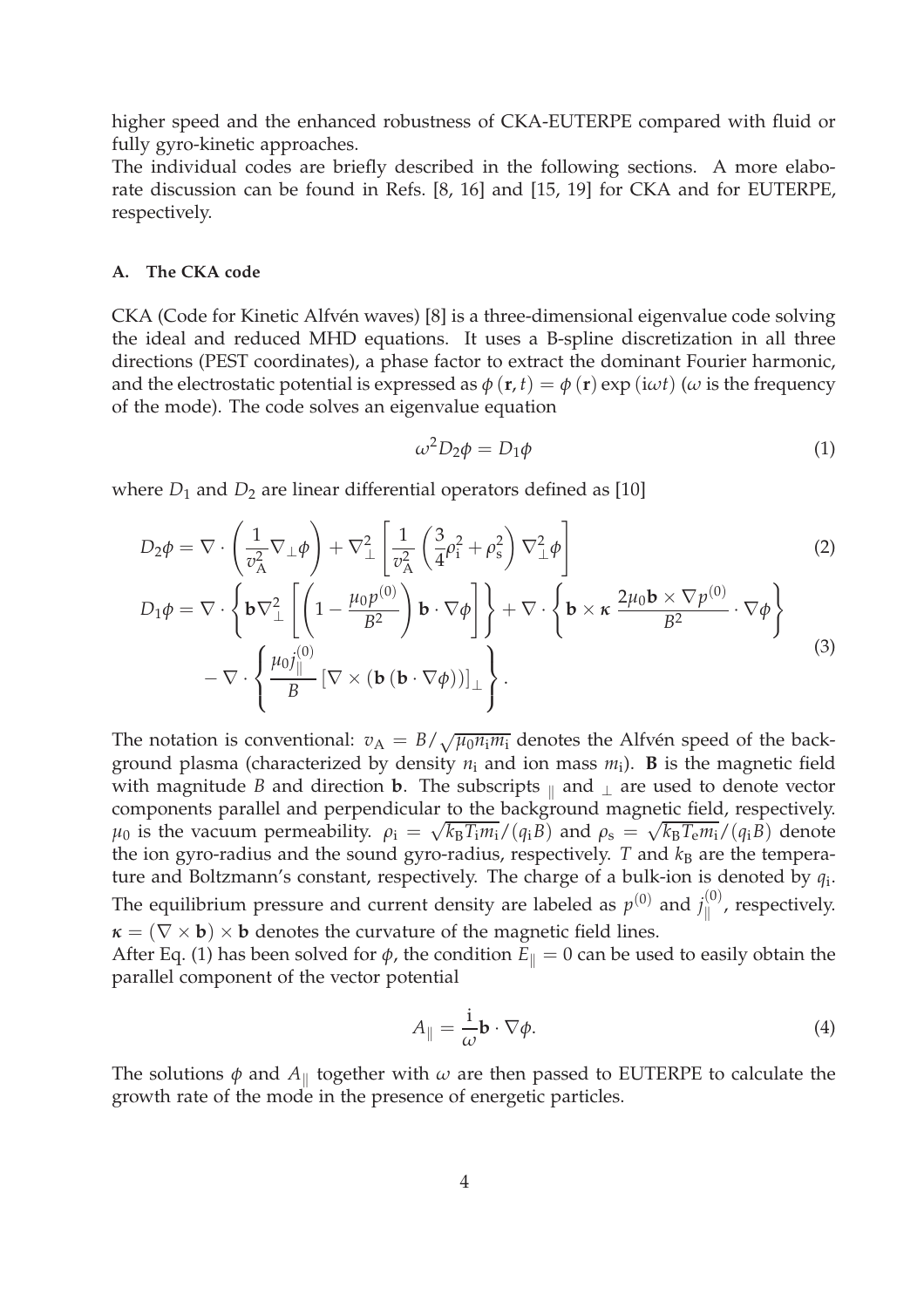#### **B. The EUTERPE code**

EUTERPE, a global non-linear delta-f particle-in-cell code suited for three-dimensional geometries, solves the gyro-kinetic equation

$$
\frac{\partial f_s}{\partial t} + \dot{\mathbf{R}} \cdot \nabla f_s + \dot{v}_{\parallel} \frac{\partial f_s}{\partial v_{\parallel}} + \dot{\mu} \frac{\partial f_s}{\partial \mu} = \mathcal{C} \left( f_s \right) \tag{5}
$$

of a distribution function  $f_s$  for species  $s$ .  $\mu$  denotes the specific magnetic moment,  $\mu = v_\perp^2/(2B)$  and  $\mathcal{C}(f_s)$  is a collision operator that will be specified later. Eq. (5) is solved  $\frac{1}{2}$ ,  $\frac{1}{2}$ ,  $\frac{1}{2}$ ,  $\frac{1}{2}$ ,  $\frac{1}{2}$ ,  $\frac{1}{2}$ ,  $\frac{1}{2}$ ,  $\frac{1}{2}$ ,  $\frac{1}{2}$ ,  $\frac{1}{2}$ ,  $\frac{1}{2}$ ,  $\frac{1}{2}$ ,  $\frac{1}{2}$ ,  $\frac{1}{2}$ ,  $\frac{1}{2}$ ,  $\frac{1}{2}$ ,  $\frac{1}{2}$ ,  $\frac{1}{2}$ ,  $\frac{1}{2}$ ,  $\frac{1}{2}$ , calculated by taking moments of the distribution function.

In CKA-EUTERPE, however, typically only one fast-ion species is simulated  $(s = fast)$ . Therefore, the species index will be omitted for the remainder of the paper, except where needed to avoid confusion.

The equations of motion (characteristics of Eq.  $(5)$ ) are solved in the so-called  $v_{\parallel}$ formulation in the absence of collisions:

$$
\dot{\mathbf{R}} = v_{\parallel} \mathbf{b} + \frac{m}{q} \left[ \frac{\mu B + v_{\parallel}^2}{B B_{\parallel}^*} \mathbf{b} \times \nabla B + \frac{v_{\parallel}^2}{B B_{\parallel}^*} \left( \nabla \times \mathbf{B} \right)_{\perp} \right]
$$
\n
$$
+ \frac{v_{\parallel}}{B B_{\parallel}^*} \left[ \mathbf{b} \times \nabla B + \left( \nabla \times \mathbf{B} \right)_{\perp} \right] \left\langle A_{\parallel} \right\rangle + \frac{1}{B_{\parallel}^*} \mathbf{b} \times \nabla \left\langle \psi \right\rangle
$$
\n
$$
\dot{v}_{\parallel} = -\mu \nabla B \cdot \left[ \mathbf{b} + \frac{m}{q} \frac{v_{\parallel}}{B B_{\parallel}^*} \left( \nabla \times \mathbf{B} \right)_{\perp} \right]
$$
\n
$$
- \frac{v_{\parallel}}{B B_{\parallel}^*} \left[ \mathbf{b} \times \nabla B + \left( \nabla \times \mathbf{B} \right)_{\perp} \right] \cdot \nabla \left\langle \phi \right\rangle
$$
\n
$$
- \frac{\mu}{B_{\parallel}^*} \left[ \mathbf{b} \times \nabla B \cdot \nabla \left\langle A_{\parallel} \right\rangle + \frac{1}{B} \nabla B \cdot \left( \nabla \times \mathbf{B} \right)_{\perp} \left\langle A_{\parallel} \right\rangle \right]
$$
\n
$$
\dot{\mu} = 0
$$
\n(8)

with

$$
\psi = \phi - v_{\parallel} A_{\parallel} \tag{9}
$$

$$
B_{\parallel}^{\star} = B + \left[\frac{m}{q}v_{\parallel} + \left\langle A_{\parallel} \right\rangle\right] \mathbf{b} \cdot \nabla \times \mathbf{b}.
$$
 (10)

 $\langle \ldots \rangle$  denotes the gyro-average. The ideal Ohm's law

$$
\frac{\partial \left\langle A_{\parallel} \right\rangle}{\partial t} + \mathbf{b} \cdot \nabla \left\langle \phi \right\rangle = 0 \tag{11}
$$

has been used to eliminate the partial time derivative of the vector potential in the equation for  $\dot{v}_{\parallel}$ . Eqs. (6) - (8) are the full equations of motion with all non-linearities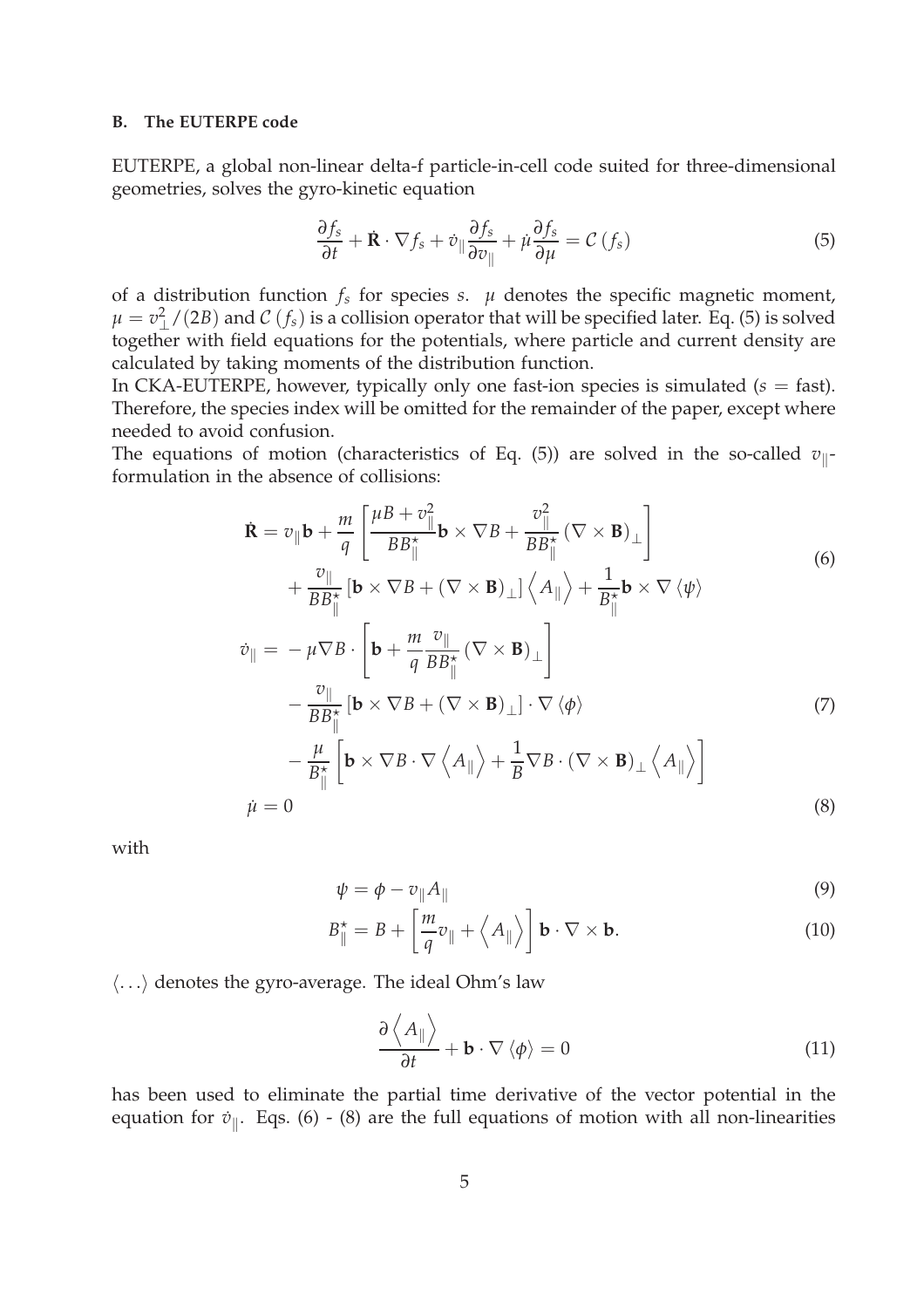retained. Note that the structure of the potentials ( $\phi$  and  $A_{\parallel}$ ) is pre-calculated by CKA. Therefore, no field equations need to be solved. Instead, the amplitude equations

$$
\frac{\partial \hat{\phi}(t)}{\partial t} = i\omega \left(\hat{A}_{\parallel} - \hat{\phi}\right) + 2\left(\gamma(t) - \gamma_d\right)\hat{\phi}
$$
\n(12)

$$
\frac{\partial \hat{A}_{\parallel}(t)}{\partial t} = \mathrm{i}\omega\left(\hat{\phi} - \hat{A}_{\parallel}\right) \tag{13}
$$

describe the temporal evolution of the potentials.  $\hat{\phi}$  denotes a complex amplitude. The amplitude equations come from taking the time derivative of the quasi-neutrality condition, where the bulk plasma is described using the ideal and reduced MHD equations. The fast ions are treated gyro-kinetically. Furthermore, the ansatz  $\phi(\mathbf{r}, t)$  =  $\hat{\phi}$  (*t*)  $\phi_0$  (**r**) exp (i $\omega t$ ) (and similar for  $A_{\parallel}$  and the pressure) has been used. Averaging over the fast oscillation of the mode (with frequency *ω*) yields Eqs. (12) and (13) for the complex amplitudes that evolve on a much longer time scale. The details of the derivation are described in Ref. [8, 16]. Note that the amplitude equation for  $\hat{\phi}$  includes an ad-hoc damping rate  $\gamma_d$  used to summarize the various damping mechanisms that would be present in a fully gyro-kinetic simulation. The time-dependent growth rate  $\gamma(t) = T(t)$  /(2*W*) is calculated from the wave-particle power transfer ( $f^{(1)}$  denotes the perturbed part of the distribution function.)

$$
T(t) = -\int d^3r \int d\Gamma B_{\parallel}^* \left[ \frac{m}{\text{Ze}B} \mathbf{b} \times \left( v_{\parallel}^2 \kappa + \mu \nabla B \right) \cdot \left( \text{Ze} \nabla_{\perp} \phi^* \left( \mathbf{r}, t \right) f^{(1)} \right) \right] \tag{14}
$$

and divided by the wave energy

$$
W = \int d^3r \, \frac{\rho_{i+1}}{B^2} \left| \nabla_\perp \phi \right|^2. \tag{15}
$$

#### **C. Treatment of collisions**

EUTERPE offers the possibility of including a collision operator on the right-hand side of the kinetic equation (5). Here, we study the influence of pitch-angle collisions on the saturation dynamics. Therefore, the (test-particle) collision operator is given as

$$
\mathcal{C}_{\rm tp} = \frac{\nu}{2} \frac{\partial}{\partial \xi} \left( 1 - \xi^2 \right) \frac{\partial}{\partial \xi} \tag{16}
$$

with  $\xi = v_{\parallel}/v$  being the pitch-angle variable. This collision operator is obtained by transforming the full Fokker-Planck operator to guiding-center coordinates and neglecting energy and guiding-center diffusion, as illustrated in e.g. Ref. [13]. The collision frequency  $\nu$  is the self-collision frequency of the fast ions defined as [12]

$$
\nu = \nu_0 \frac{\Phi\left(x\right) - G\left(x\right)}{x^3},\tag{17}
$$

where  $x = v/(\sqrt{2}v_{\text{th}})$  and  $v_{\text{th}} = \sqrt{k_{\text{B}}T/m}$ .  $\Phi$  and *G* denote the error function and the Chandrasekhar function, respectively.  $v_0$  is not calculated self-consistently from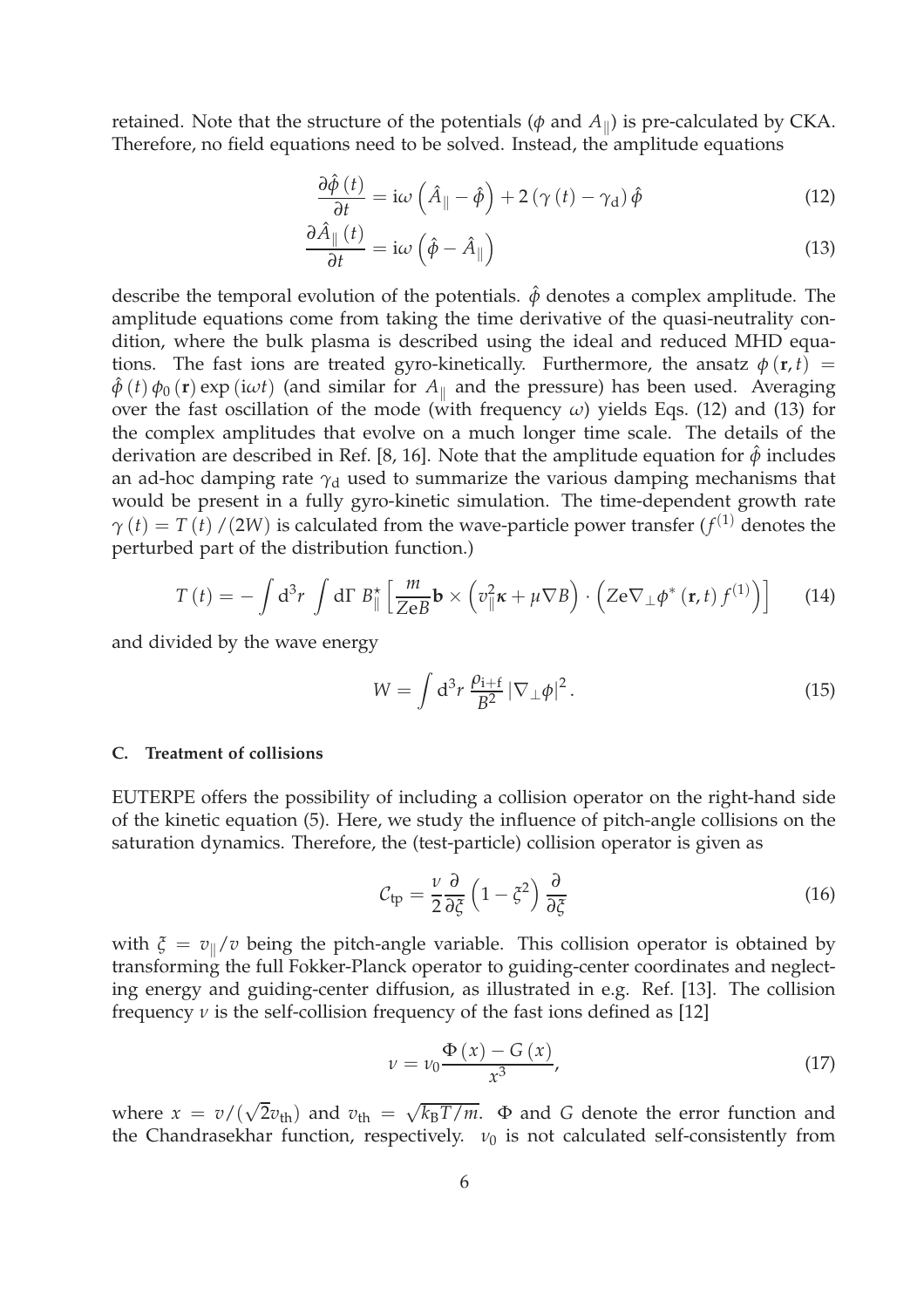the temperature and density profile of the fast ions, but rather set as a constant. In a typical fusion experiment, the fast particles collide much more frequently with the background plasma than with themselves. We can therefore treat  $\nu_0$  as an 'effective' collision frequency that mainly includes collisions with the bulk.

The collisional process itself is easily implemented into a PIC code. After the 'noncollisional' part of the trajectories (the characteristics of the kinetic equation in the absence of a collision operator) are advanced in time using a fourth-order Runge-Kutta method, a Monte-Carlo collision step is performed. EUTERPE uses a scheme that was (first) reported in Refs. [5, 31] (an earlier version was published in Ref. [29]). The scheme employs a (random) rotation of the velocity vector on a spherical shell. This is done by changing the pitch-angle variable of a particle according to

$$
\xi_{\text{out}} = \sin \chi \sin \lambda \sqrt{1 - \xi_{\text{in}}^2} + \xi_{\text{in}} \cos \chi. \tag{18}
$$

Here, *ξ*in and *ξ*out denote the pitch-angle variable before and after the collision and  $\chi = R\sqrt{2\nu\Delta t}$ .  $\lambda$  is a random number drawn from a uniform distribution between 0 and 2*π*, whereas *R* is drawn from a Gaussian distribution with expectation value 0 and variance 1 [14]. After the collision, the new values for  $v_{\parallel}$  and  $\mu$  are calculated from  $\zeta_{\text{out}}$ using the fact that the energy remains unchanged.

A collision operator constructed in such a fashion has the obvious drawback that it does not conserve linear momentum. Also the conservation of particle number and kinetic energy (guaranteed analytically) may be lost numerically due to rounding errors. The reason is that the test-particle term has been retained, but the field-particle term  $C_{fp}$ , describing the reaction of the background particles, was neglected

$$
\mathcal{C}(f) = \mathcal{C}_{\text{tp}}(f) + \mathcal{C}_{\text{fp}}(f) \cong \mathcal{C}_{\text{tp}}(f). \tag{19}
$$

In EUTERPE a scheme, presented in detail in Refs. [1, 26, 32], that ensures the conservation of particle number, linear momentum, and kinetic energy to machine precision is implemented. The idea is that an appropriate ansatz for the field-particle term can be made such that the contribution of this term cancels exactly the errors made in the conservation laws. The field-particle term is written as

$$
\mathcal{C}_{\text{fp}}\left(f^{(1)}\right) = \left[N\left(\mathbf{v}\right)\mathcal{N} + P\left(\mathbf{v}\right)\mathcal{P} + E\left(\mathbf{v}\right)\mathcal{E}\right]F\tag{20}
$$

with coefficients  $N$ ,  $P$ , and  $E$  that have to be determined. *F* is the Maxwellian background and

$$
N(\mathbf{v}) = \nu - 3\sqrt{\frac{\pi}{8}}\nu_{\rm E}x^2
$$
 (21)

$$
P\left(\mathbf{v}\right) = \nu_{\rm s} \frac{\nu_{\parallel}}{\nu_{\rm th}^2} \tag{22}
$$

$$
E(\mathbf{v}) = \nu_{\rm E} x^2. \tag{23}
$$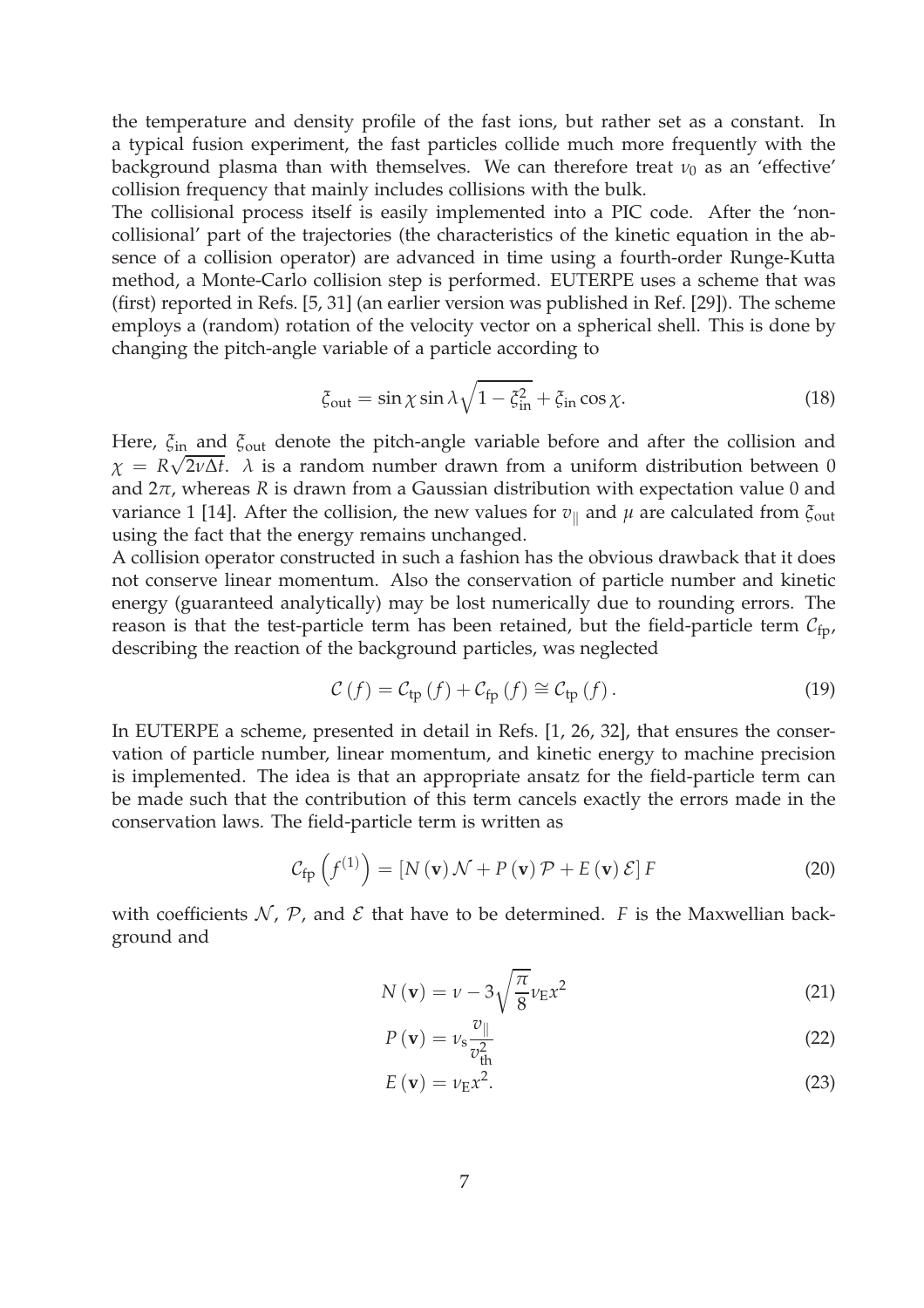For self-collisions, with an externally prescribed collision frequency  $\nu_0$ , the slowingdown frequency and the energy-diffusion frequency are defined as

$$
\nu_{\rm s} = 4\nu_0 \frac{G\left(x\right)}{x} \tag{24}
$$

$$
\nu_{\rm E} = -2\nu + \left(2 + \frac{1}{2x^2}\right)\nu_{\rm s}.\tag{25}
$$

The deflection frequency  $\nu$  is given by Eq. (17).

Writing the field-particle operator in this form, the numerical conservation of the desired quantities can be ensured while keeping the self-adjointness of the collision operator. To determine the coefficients  $N$ ,  $P$ , and  $\mathcal E$  the 3  $\times$  3 linear system

$$
-\begin{pmatrix}\n\Delta N \\
\Delta P \\
\Delta E\n\end{pmatrix} = \int d^3 v \left[ F \begin{pmatrix}\nN(\mathbf{v}) & P(\mathbf{v}) & E(\mathbf{v}) \\
v_{\parallel} N(\mathbf{v}) & v_{\parallel} P(\mathbf{v}) & v_{\parallel} E(\mathbf{v}) \\
v^2 N(\mathbf{v}) & v^2 P(\mathbf{v}) & v^2 E(\mathbf{v})\n\end{pmatrix} \right] \begin{pmatrix}\nN \\
P \\
E\n\end{pmatrix}
$$
(26)

needs to be solved in each spatial bin. The size of one spatial bin is given naturally by the resolution in radial, poloidal, and toroidal direction needed for the representation of the potentials. The quantity ∆*P*, for example, denotes the 'amount of non-conservation' of momentum *P*,  $\Delta P = P_{\text{after collision}} - P_{\text{before collision}}$  summed over all particles in the spatial bin (similar for particle number *N* and kinetic energy *E*). Note that in order for the matrix in Eq. (26) to be regular and thus invertible at least two particles are needed in a spatial bin. The scheme can only be applied if this condition is satisfied. Since inverting the  $3 \times 3$ -matrix is very fast, nearly no increase in runtime is noticeable when the conservation scheme is used.

#### **III. RESULTS**

Here, we present the results of our non-linear simulations. First, results for a simple circular tokamak are presented. In the second part of this section we show results for a more realistic and more complex W7-X scenario.

# **A. A tokamak case**

First, the influence of pitch-angle collisions on the saturation dynamics of a TAE in tokamak geometry is presented. We use the well-established ITPA benchmark case [17] for simplicity and because it has become a well-established source for comparison within the fast-particle community. This case therefore provides a link both to recent numerical work [4, 20, 33] as well as to analytical theory [2, 3], which we also use to benchmark our code. For this test, only pitch-angle collisions of the fast-ions with each other are kept. The collision frequency (meaning  $\nu_0$  in Eq. (17)) is considered a parameter and varied over several orders of magnitude (recall that this models also the collisions of fast particles with the background plasma) in order to clearly show all the various nonlinear scenarios that may emerge. The non-linear dynamics and eventual saturation will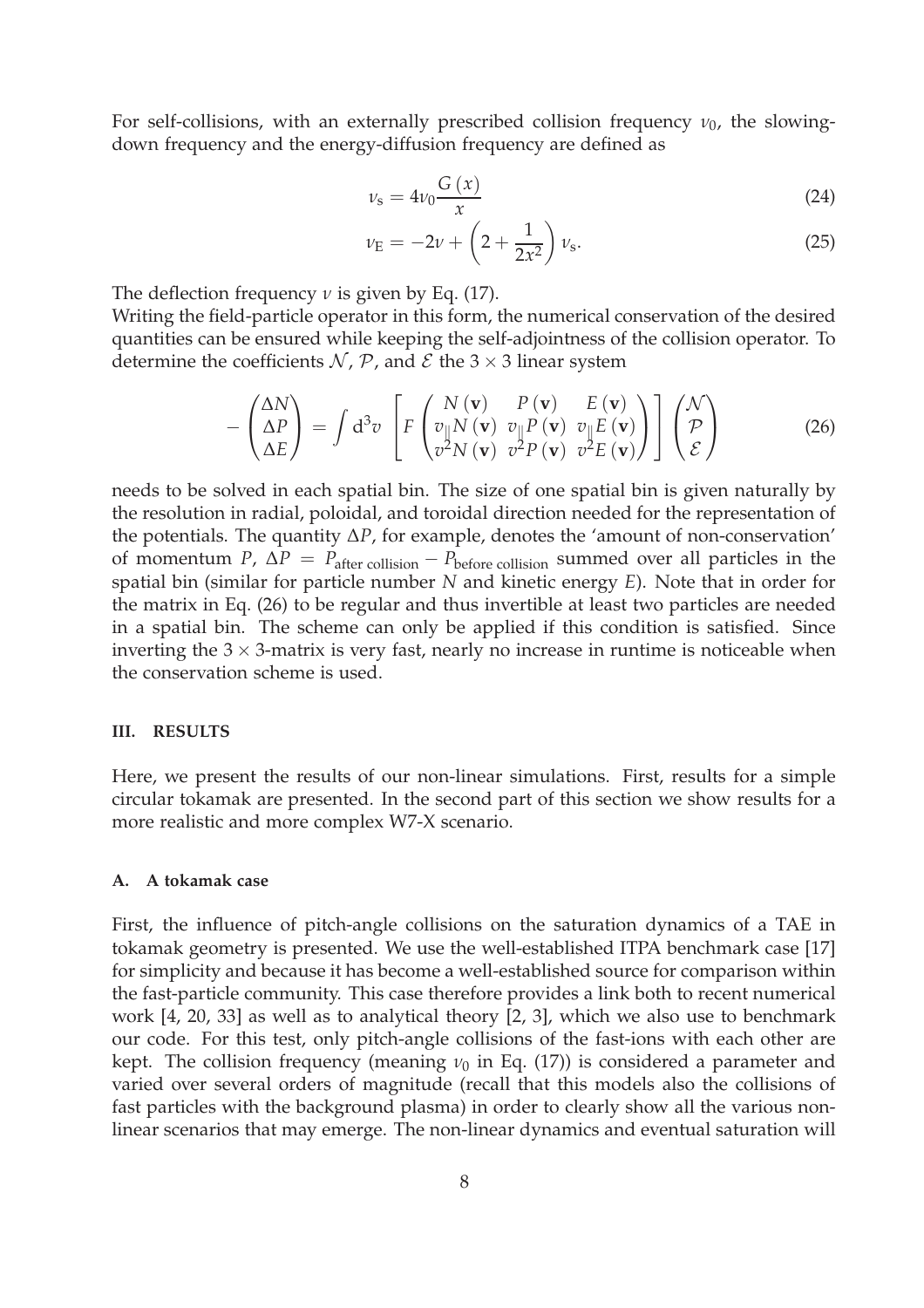be illustrated based on the temporal behaviour of the perturbed magnetic field of the mode  $\delta B$  (more precisely its poloidal component). The value of  $\delta B$  at saturation (first maximum) is denoted by  $\delta B^{\text{sat}}$ .

The magnetic equilibrium is that of a circular, large-aspect-ratio tokamak with concentric circular flux surfaces. The *q*-profile is given by  $q(s) = 1.71 + 0.16s$ , with *s* being the fluxsurface label (normalized toroidal flux). In this geometry we investigate a TAE located near the avoided crossing of the  $m = 10$ ,  $n = -6$  and  $m = 11$ ,  $n = -6$  continuum branches. The mode amplitude is zero at  $s = 0$  and  $s = 1$ . The TAE mode is driven unstable by the interaction with a Maxwellian population of fast ions (hydrogen) with a non-uniform density profile given by (see Appendix A for the coefficients)

$$
N_{\text{fast}}\left(s\right) = c_1 \cdot N_{\text{fast},0} \exp\left[-\frac{c_2}{c_3} \tanh\left(\frac{\sqrt{s} - c_4}{c_2}\right)\right].\tag{27}
$$

The density gradient is the source of free energy to drive the mode unstable. The temperature of the fast ions is uniform with  $T_{\text{fast}} = 400$  keV. Numerical simulations are performed for three different values of the fast-ion peak density

$$
N_{\text{fast},0} = \{0.721, 1.44, 7.21\} \cdot 10^{17} \, \text{m}^{-3}.
$$

Varying the fast-ion density corresponds to changing the linear growth rate  $\gamma_L$ , which is constant for a given case.

Without collisions we compute

$$
\gamma_{\rm L} \cong \{0.280, 1.52, 9.53\} \cdot 10^4 \,\rm s^{-1}.\tag{29}
$$

Thus, both the resonance detuning and the radial decoupling regime [4, 33] are covered (see Fig. 1) in the simulations. It will be investigated if the change of the saturation mechanism (*δB*<sup>sat</sup> ∝ γ<sup>2</sup>  $L^2$  transitions to  $\delta B^{\rm sat} \propto \gamma_{\rm L}$ ) also changes the scaling of the saturated amplitude with respect to  $v_0$ .



Figure 1: Transition from the resonance detuning regime to the radial decoupling regime without collisions as described in e.g. Refs. [4, 33]. The saturation levels indicated by the black dots have been taken from Ref. [16]. The green dots indicate the cases investigated in the present paper for various collision frequencies. We will refer to them as low-density, medium-density, and high-density case, respectively. Both the resonance detuning and the radial decoupling regime are covered.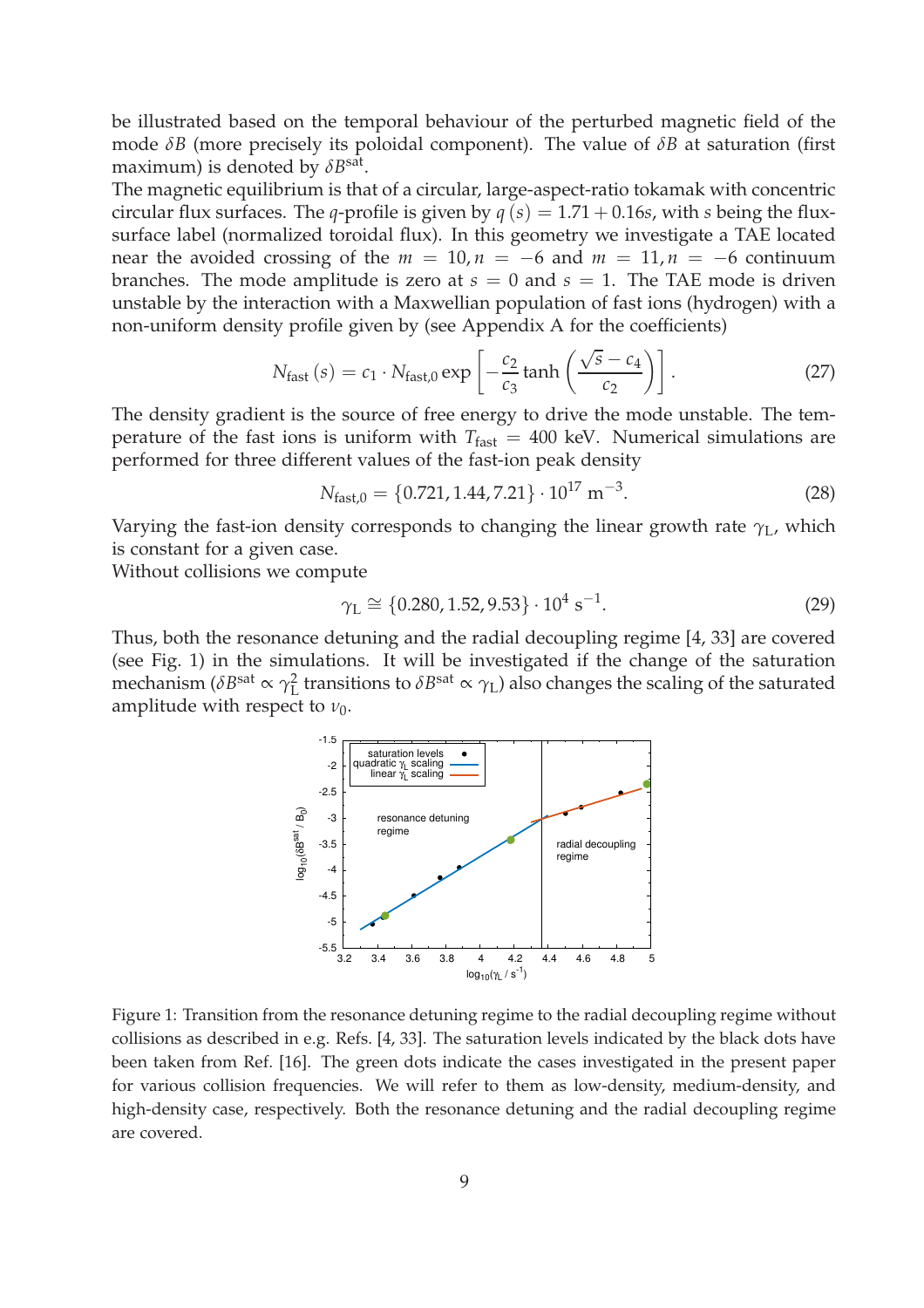Since the saturation mechanisms are different in the resonance detuning regime versus the radial decoupling regime, it cannot necessarily be expected that collisions will have the same influence on the saturation dynamics in both regimes. Saturation is reached in the resonance detuning regime, because the radial excursions of particles from a flux surface become comparable to the (finite) resonance width where wave-particle power transfer is possible. In the radial decoupling regime, the mode width limits the power transfer. We expect that collisions have a stronger impact on the saturation amplitude in the resonance detuning regime, because this is the regime in which the wave-particle resonance condition is important. The resonance condition includes the parallel velocity of a particle which is directly influenced by collisions. On the other hand, in the radial decoupling regime, saturation is reached because the resonance region becomes wider than the mode-localization region. This is a mechanism that is less sensitive to the individual particles and it should therefore be less influenced by collisions.

Fig. 2 shows the perturbed component of the poloidal magnetic field for various collision frequencies and for the three different fast-ion densities investigated. (The fast-ion density, and therefore also the linear growth rate, increases from top to bottom.)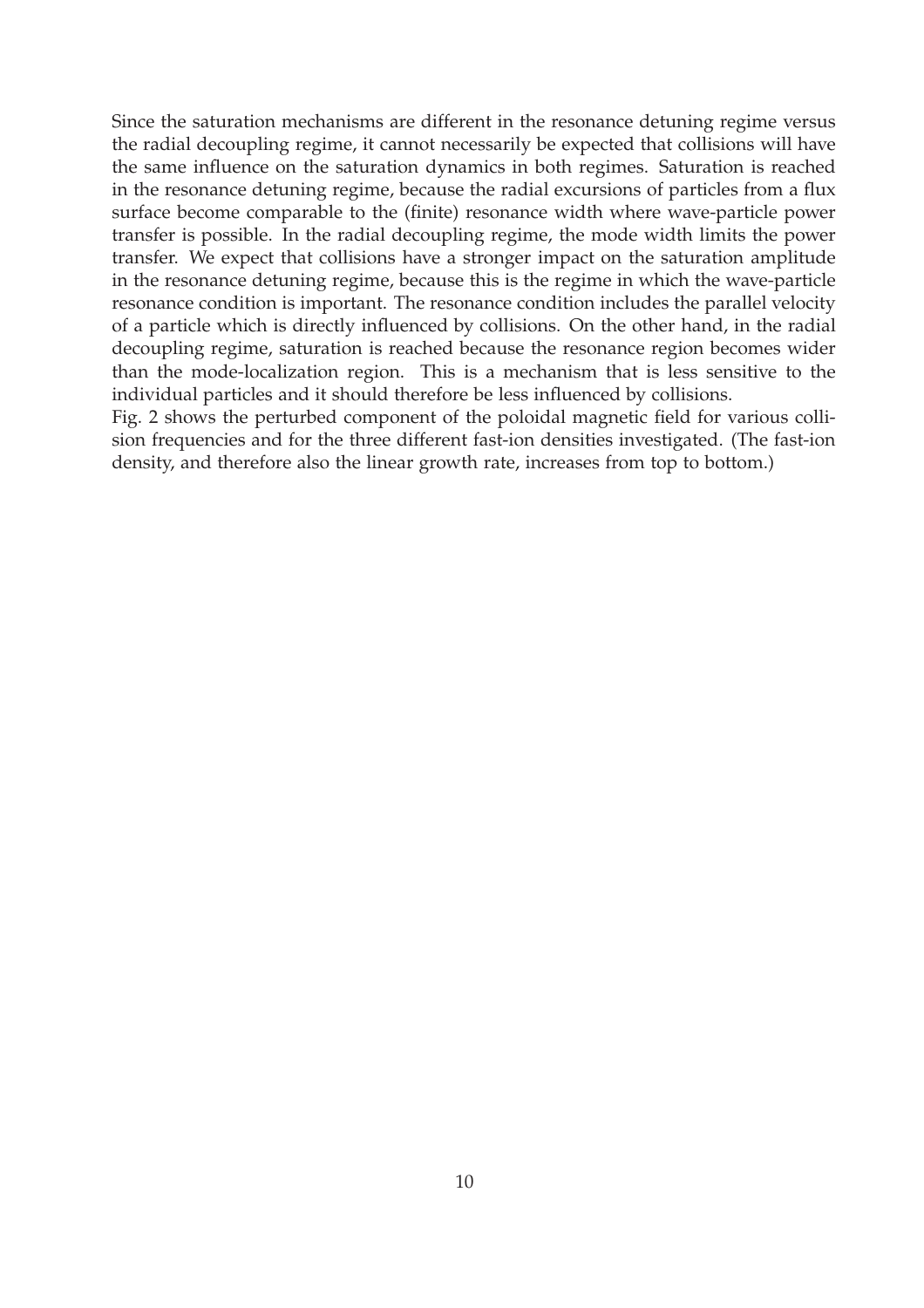

Figure 2: Time trace of the poloidal component of the perturbed magnetic field for the lowdensity (top), medium-density (middle), and high-density case (bottom) for various collision frequencies. Depending on the linear drive and collisionality either a steady-state or a periodic non-linear dynamics develops. The saturation levels (i.e. the first maxima of *δB*) increase monotonically with *ν*<sub>0</sub>.

All sub-figures clearly show that the non-linear dynamics is influenced by collisions. This includes not only the saturation level itself, but also the dynamics in the saturated phase (saturated phase refers to all times after the first maximum of *δB*). While the first and the second diagram of Fig. 2 show a similar non-linear dynamics, the high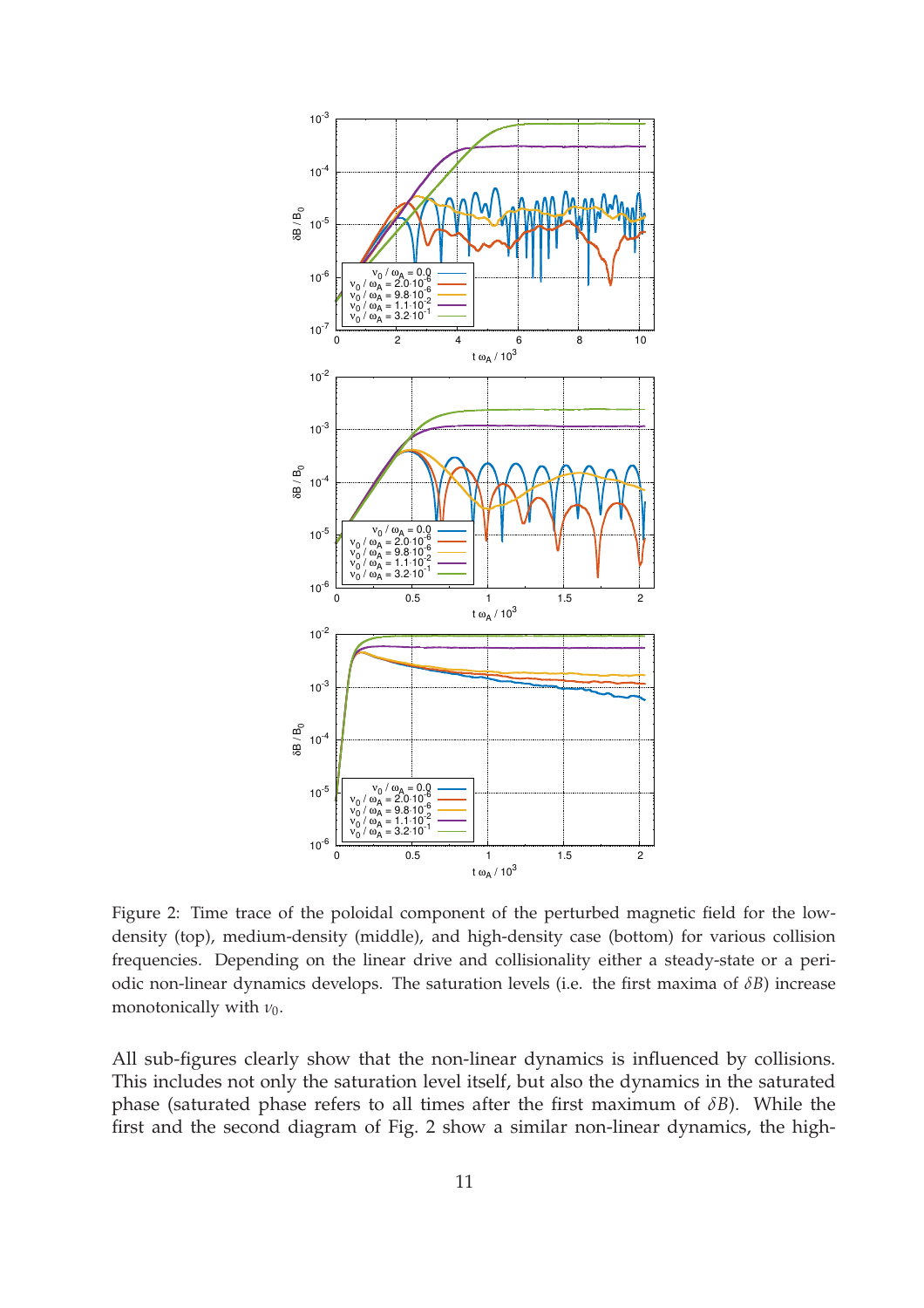density case on the bottom is different because any periodic non-linear behaviour is completely absent. Between the first two plots and the last one of Fig. 2 the saturation mechanism changes from resonance detuning to radial decoupling. In the high-density case the damping rate (a free input parameter in CKA-EUTERPE,  $\gamma_d = 1.05 \cdot 10^4 \text{ s}^{-1}$  for all cases) is much smaller than the linear growth rate. Therefore a steady-state solution develops after saturation. It was shown in Ref. [3] that a sufficiently high  $γ_d$  is required for a periodic scenario to develop.

For the two cases with lower  $N_{\text{fast.0}}$  that show periodic solutions in the non-linear phase, the transition to a more steady-state dynamics happens for a collision frequency  $\nu_0$ that is consistent with analytical theory [3]. Note that only for those two cases the analytical theory is valid in the first place. The transition from the periodic regime to the steady-state regime is determined by the relative strength of damping effects compared with the rate at which the distribution function is rebuilt,  $v_{\text{eff,0}} = v \omega^2 / \gamma_{\text{L}}^2$ 2<br>L, [3]. Thus, a good indication of whether a steady-state or a periodic saturation should be expected is to compare  $\nu_{eff,0}$  with the damping rate  $\gamma_d$ . For  $\nu_{eff,0} > \gamma_d$  a steady state is expected, whereas the saturation should be periodic for  $v_{\text{eff,0}} < \gamma_d$  [3]. For the ITPA case investigated here, the damping rate equals  $v_{\text{eff,0}}$  for  $v_0 \approx 3.35 \cdot 10^{-7} \omega_A$  (low-density case) and for  $v_0 \approx 9.89 \cdot 10^{-6} \omega_A$  (medium-density case). ( $\omega_A = v_A/R_0$  is the on-axis Alfvén frequency.) Hence, these are the collision frequencies for which the transition between the two regimes should be happening. Re-examining Fig. 2, this is exactly what is found by CKA-EUTERPE. For the low-density case the periodic solution is predicted to disappear for very low collision frequencies. Hence, even for the lowest frequency shown in the plot,  $v_0/\omega_A = 2.0 \cdot 10^{-6}$  (i.e. the red line), the oscillations have already vanished. For the medium-density case (middle plot of Fig. 2), the transition is nicely visible for  $v_0/\omega_A = 9.8 \cdot 10^{-6}$  (see the yellow line) which is close to the theoretically predicted value.

#### *1. The scaling law*

In order to extract a scaling law,  $\delta B^{\rm sat} \left( v_{0} \right)$ , from the simulation data, we take the first maximum in the time-trace of the perturbed magnetic field (Note that, to account for the noisiness of the simulation and to calculate error bars, an average around the presumed location of the maximum is taken.). The analytical theory [3] has been derived for the value of the first maximum. The value  $\delta B^{\text{sat}}(\nu_0 = 0)$  without collisions is subtracted, and the resulting quantity is plotted as a function of the collision frequency. This has been done in Fig. 3 for the three different fast-ion densities under investigation.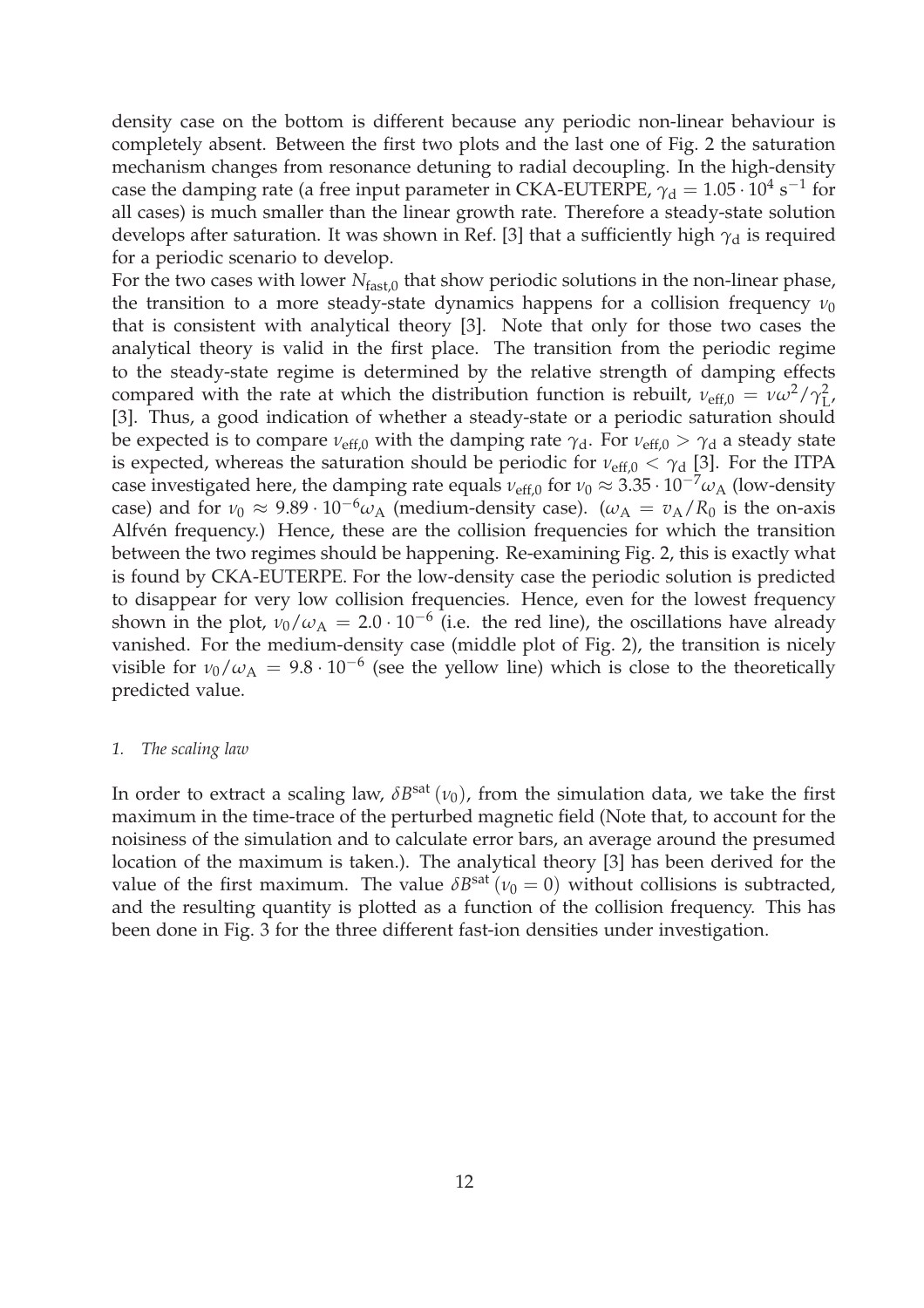

Figure 3: Scaling laws  $\delta B^{\text{sat}}(\nu_0)$  extracted from the simulation data for the low-density (top), medium-density (middle), and high-density case (bottom). The theoretically predicted  $v^{2/3}$ scaling is confirmed in the resonance detuning regime (top two plots) for low enough collision frequencies (red curves) within the validity range of the theory. For higher collision frequencies different scaling laws are found numerically. The plot on the bottom (radial decoupling regime) shows a characteristic plateau for small  $v_0$  where the saturation level scales very weakly with collisionality.

The figure show the simulation results (black dots and diamonds) and numerical fits to the data (coloured lines). Note that numerical simulations for more collision frequencies than shown in Fig. 2 have been performed. The cases already presented in Fig. 2 are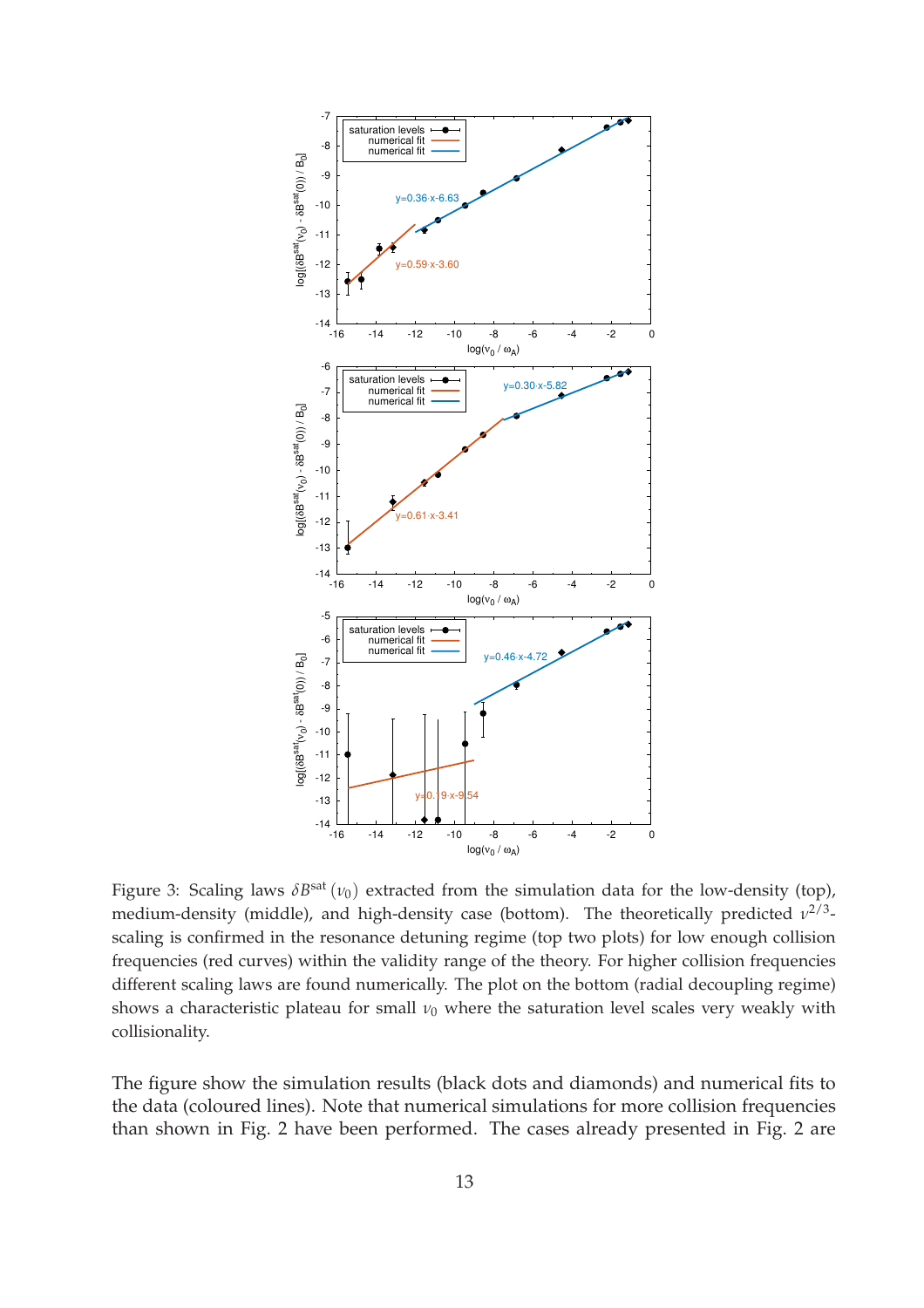indicated as diamonds in Fig. 3. For all fits a function of the type

$$
y = a \cdot x + b \tag{30}
$$

with  $y = \log [(\delta B^{\text{sat}}(v_0) - \delta B^{\text{sat}}(0)) / B_0]$  and  $x = \log (v_0 / \omega_A)$  is used. The parameters *a* and *b* are determined by the fitting routine. The complete results for all fit parameters (showing also their uncertainties) are given in Appendix B.

In all three cases different scaling laws emerge. The general trend is that small collision frequencies influence the saturation level more strongly if the linear growth rate is small (i.e. if the fast-ion density is small). In the opposite limit, for high growth rates, a 'plateau' forms for small  $\nu_0$  indicating that in this regime the saturation level is almost independent of the collision frequency. This fact strengthens our initial assumption that the scaling  $\delta B^{\text{sat}}(\nu_0)$  should be stronger in the resonance detuning regime. Note that if  $\delta B^{\text{sat}}(\nu_0) - \delta B^{\text{sat}}(0)$  became negative, we took the absolute value in order to calculate the logarithm. Furthermore, the error bars are large if  $\delta B^{\text{sat}}(\nu_0)$  and  $\delta B^{\text{sat}}(0)$  are close together.

Analytical theory [3] predicts a  $v^{2/3}$ -scaling of the saturated amplitude. Here, the term 'saturated amplitude' is used to refer to the first maximum after the linear phase. This scaling is valid for  $\gamma_L \gg \gamma_d$ ,  $\nu_{\text{eff}}$ .  $\nu_{\text{eff}}$  is the rate of reconstruction of the distribution function after it has been flattened by particle trapping in the wave [3]. Fig. 2 confirmed that, depending on the value of  $v_{eff,0}$ , either a steady state or a periodic scenario emerges. This, however, has no influence on the scaling law, since up until the first maximum of *δB* (corresponds to the first flattening of the distribution function) the physical processes in both regimes are similar and they only differ in the rate of reconstruction of the distribution function after the initial flattening.

Looking at the medium-density case, for which the saturation mechanism is resonance detuning (cf. Fig. 1), the analytically predicted scaling can be confirmed very well for low enough collision frequencies. For large collision frequencies, on the other hand, a different scaling is obvious. We speculate that the condition  $\gamma_L \gg \nu_{\text{eff}}$  is violated before the mode reaches saturation in this cases and, therefore, the theory breaks down. It is intuitively clear that if  $\nu_0$  is arbitrarily high this is the case. A precise prediction of the collision frequency for which the scaling changes, hinges on a good estimate of  $\omega_{\rm b}$ , which is necessary to calculate  $\nu_{\text{eff}} = \nu \omega^2 / \omega_b^2$  [3].

An instructive estimate for  $\omega_{\rm b}$  can be found in a cylindrical plasma. In the absence of a mode a particle just follows the magnetic field lines. On the other hand, if a mode with a high enough amplitude is present, the resulting  $E \times B$ -drift may significantly influence the particle trajectory. A calculation, detailed in Appendix C, provides the estimate

$$
\omega_{\rm b}^2 \cong -\frac{m^2}{R_0} \frac{v_{\parallel}}{r B_0} \frac{\partial \iota}{\partial r} \phi_0 \tag{31}
$$

for the bounce frequency of a particle trapped in the wave.  $(\iota = 1/q)$  is the rotational transform.) Substituting the parameters of the ITPA benchmark case (medium density) yields a critical collision frequency  $v_{\text{crit}}/\omega_A \approx 1.3 \cdot 10^{-4}$  above which the analytical theory can no longer be valid. This critical collision frequency is in the same order of magnitude as the frequency for which the scaling changes in Fig. 3 (middle). Note that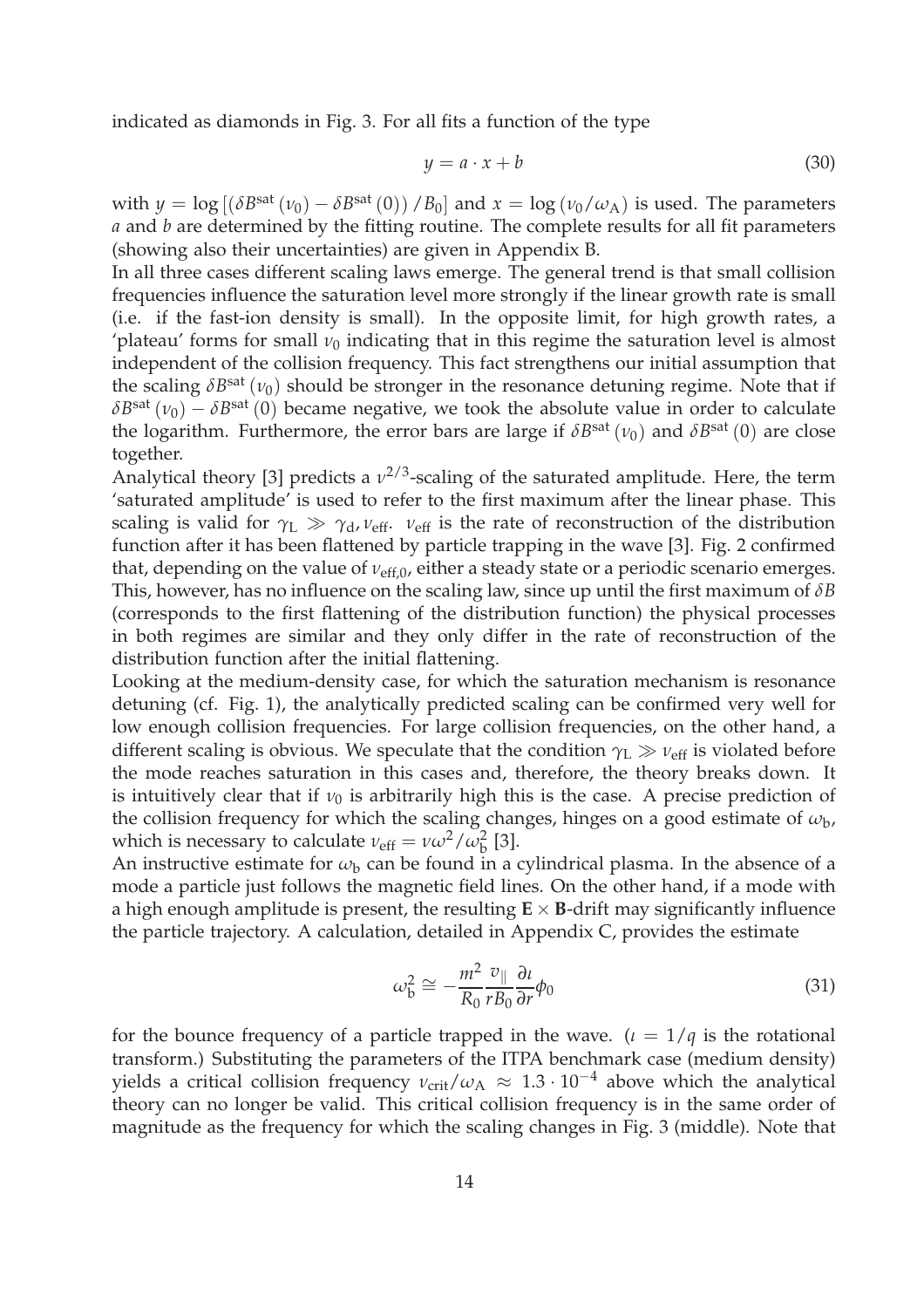the simplified analytical model only provides a qualitative estimate for when the scaling law might change. For the low-density case we estimate  $v_{\text{crit}}/\omega_A \approx 1.2 \cdot 10^{-6}$ .

For the low-density case the estimated value for  $v_{\text{crit}}$  is less successful in describing the numerical findings. The trend remains, however, that the region of validity of the analytical theory is much smaller since the linear growth rate is significantly reduced. Therefore, the transition from one scaling law to another happens on the very left of the curve for low collision frequencies. The scaling found numerically for small collision frequencies is still close to the analytical prediction albeit the large uncertainties in the numerical simulations.

Compared with the first two diagrams, the last plot in Fig. 3 is qualitatively different. Since the growth rate is high, the saturation mechanism is radial decoupling and is not described by the analytical theory. Therefore, the estimate for  $v_{\text{crit}}$  is not applicable to that case. For these reasons, it is not surprising that the scaling laws found numerically deviate significantly from theoretical predictions. As was shown in Ref. [4], the saturated amplitude of the perturbed magnetic field scales linearly with the growth rate in the radial decoupling regime. It remains to be investigated whether this is the reason why also the scaling law for  $\delta B^{\text{sat}}$  changes.

#### *2. The influence of the conservation scheme*

So far, all results presented in this section were obtained without the use of the parallelmomentum conservation scheme. Such a scheme is also absent in Refs. [3, 20, 37]. With the predicted *ν* 2/3-scaling confirmed for the medium-density case, it is worthwhile to investigate how the non-linear dynamics and the scaling law change when the conservation of momentum is properly taken into account. Fig. 4 shows the scaling of the saturated amplitudes for the same collision frequencies investigated before for the medium-density case.



Figure 4: Same as Fig. 3 (middle plot), but taking into account also momentum conservation for the collision operator. Again, two regions with different scaling laws are observed. Momentum conservation is mainly important for the large collision frequencies. The lowest collision frequency was excluded from the numerical fit.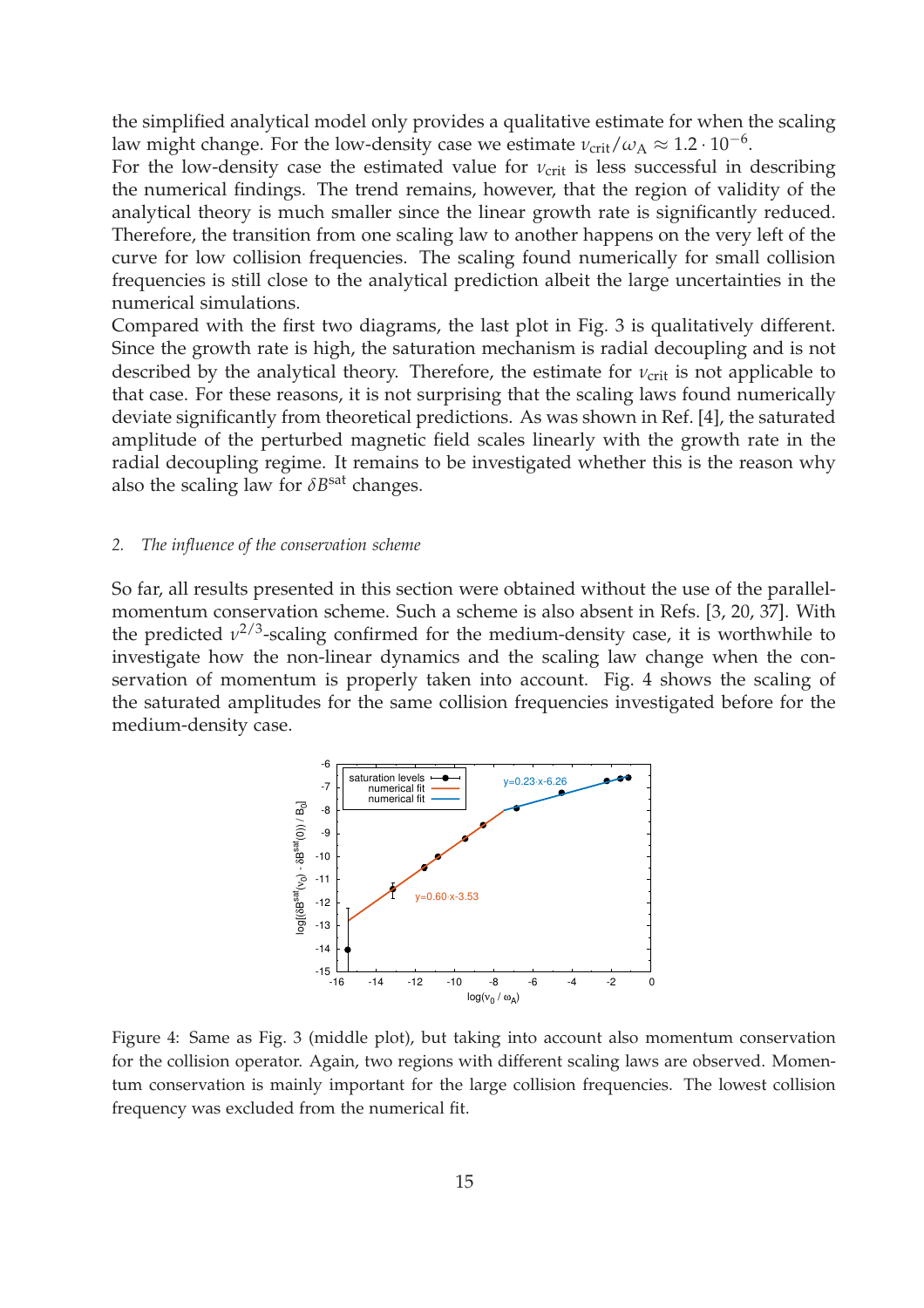For small values of  $\nu_0$ , the saturated amplitudes are very similar with and without the conservation scheme. Consequently, also the scaling is only influenced slightly. On the other hand, for large  $v_0$  the conservation of momentum by the collision operator becomes important. The scaling changes in the sense that if the momentum correction is included in the collision operator, the saturation levels depend less on  $\nu_0$ . Neglecting the momentum correction leads to an overestimation of collisional effects just as it does in other areas of tokamak physics, such as neoclassical transport and micro-instability theory [14]. We find that conservation of momentum only changes the saturation levels, but does not affect the non-linear dynamics. For example, the transition from the periodic non-linear behaviour to the steady-state solution remains unchanged.

Note that the conservation scheme is designed for self-collisions. Even though  $\nu_0$  contains fast-fast collisions as well as fast-ion collisions, no momentum is transferred to the background ions.

# *3. Saturation mechanism - density flattening*

All the numerical simulations share the feature that the mode amplitude saturates because the density profile of the fast ions flattens in the region of interest. The cases with non-vanishing collision frequency exhibit a stronger flattening of the density profile. We attribute this only to a 'secondary' effect of collisions. As has been shown, collisions lead to a higher saturation level, i.e. a larger mode amplitude, which in turn leads to enhanced fast-particle transport.

The high-density case with the highest  $v_0$ -value is taken as an example in Fig. 5, since this case has the highest saturation level of all cases investigated.



Figure 5: Flattening of the fast-ion density profile at various times in the simulation for the high-density case with the highest collision frequency. Since the saturation mechanism is radial decoupling flattening of the profile occurs in broad region comparable to the mode width. The flattening is significant because the saturation level is enhanced due to collisions.

Flattening of the density profile over the region where the mode is localized (characteristic for the radial decoupling regime) is very obvious for later times in the simulation.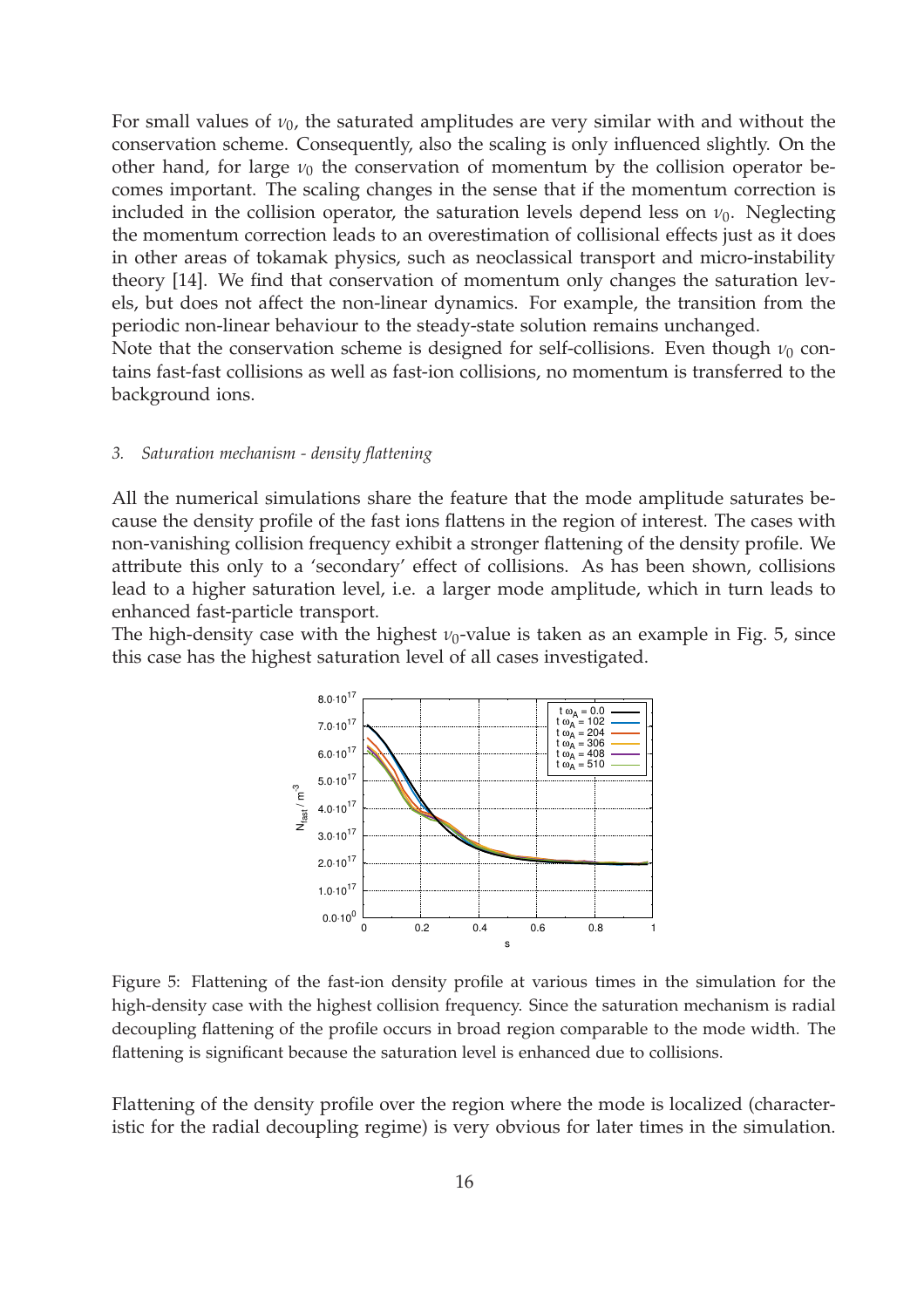Note that due to numerical inaccuracies, about 4 % of the fast-ion density is lost over the course of the simulation.

For the medium-density case without collisions the initial profile and the saturated profile at the end of the simulation (in the time-asymptotic limit) are compared in Fig. 6 on the left-hand side.



Figure 6: Left: Flattening of the fast-ion density profile for the medium-density case without collisions at a late time in the simulation. Since the saturation mechanism is resonance detuning flattening of the profile occurs in a narrow region.

Right: Instantaneous fast-ion density at *s* = 0.25. Overall, particles are transported away from the mode-localization region. The particle density oscillates in time with the maxima and minima being correlated to the amplitude of the perturbed magnetic field as shown in Fig. 2 in the middle.

Since the saturation level is low, transport is low and no significant changes can be seen in the saturated density profile. Note that in the resonance detuning regime the flattening of the density profile can be restricted to a very narrow region, which is challenging to resolve numerically. It is, however, possible to investigate the instantaneous change in the fast-ion density profile, as shown in Fig. 6 on the right-hand side, caused by the presence of the TAE. The change in particle density is investigated at the radial position  $s = 0.25$  where the mode is peaked. Clearly, particles are transported away from the mode-localization region. By the end of the simulation, the particle density at  $s = 0.25$ has decreased by approximately 0.6 %. This is why the change is not visible by looking directly at the profile. The fast-ion density is oscillating in time in such a way that the fast-ion density is minimal (local minima in time) whenever the mode amplitude is largest (cf. the middle plot of Fig. 2). This corresponds to a flattening of the density gradient, followed by a phase of mode decay. In this phase, the density gradient can recover and the whole process starts anew.

# **B. Convergence scan**

A convergence test with respect to time step and marker number has been performed for the medium-density case at the highest collision frequency. Fig. 7 shows the results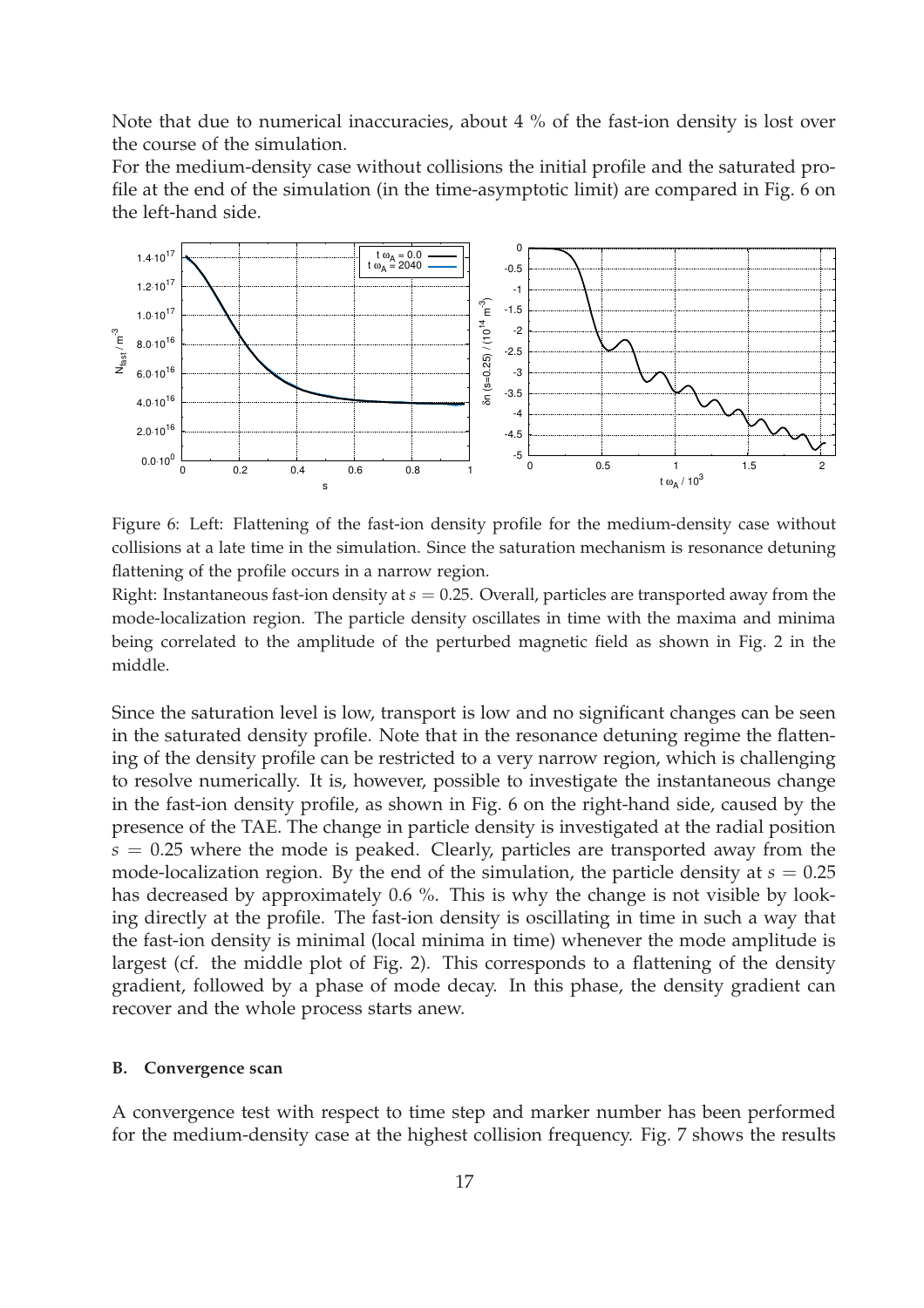in terms of the perturbed magnetic field as calculated by the code. Both diagrams (time step halved on the left-hand side and numerical marker number doubled on the righthand side) confirm that the standard resolution was chosen well. The standard time step for all tokamak calculations is  $\Delta t \omega_A = 0.1$ . We used  $N_p = 10^6$  numerical marker particles in the standard runs.



Figure 7: Convergence scan with respect to time step (left) and maker number (right). Since the deviations between the curves are below 1 % (measuring  $\gamma_L$ ), the standard resolution was chosen well.

It has been reported before that for the particular collisional scheme used in EUTERPE the time step is more critical than the number of markers [27]. Nevertheless, the relative deviations in the linear growth rate (compared with the standard resolution) are well below 1%, which is very acceptable.

### **C. A stellarator case**

Having confirmed the theoretically predicted scaling law in tokamaks (in the resonance detuning regime and for low enough collision frequencies), we now apply the CKA-EUTERPE code to a Wendelstein 7-X (W7-X) high-mirror equilibrium with an on-axis magnetic field  $B_0 = 2.44$  T. This confirms that CKA-EUTERPE can handle realistic geometries and plasmas. Due to favourable properties regarding the confinement, the so-called high-mirror case (characterized by a large *B*<sub>1,−1</sub> Fourier component of the magnetic field) has become standard for performing numerical simulations. It is characterized by an *ι*-profile close to unity as can be seen in Fig. 8, which also shows the density profile of the fast ions used in the numerical simulations. The on-axis fast-ion density is  $N_{\text{fast,0}} = 5 \cdot 10^{18} \text{ m}^{-3}$ . The fast-particle temperature profile is flat with a value  $T_{\text{fast}} = 55$  keV. Since stellarators are numerically more challenging than tokamaks, the time step is chosen as  $\Delta t \omega_A = 0.08$  and marker number is increased to  $N_p = 5 \cdot 10^6$ .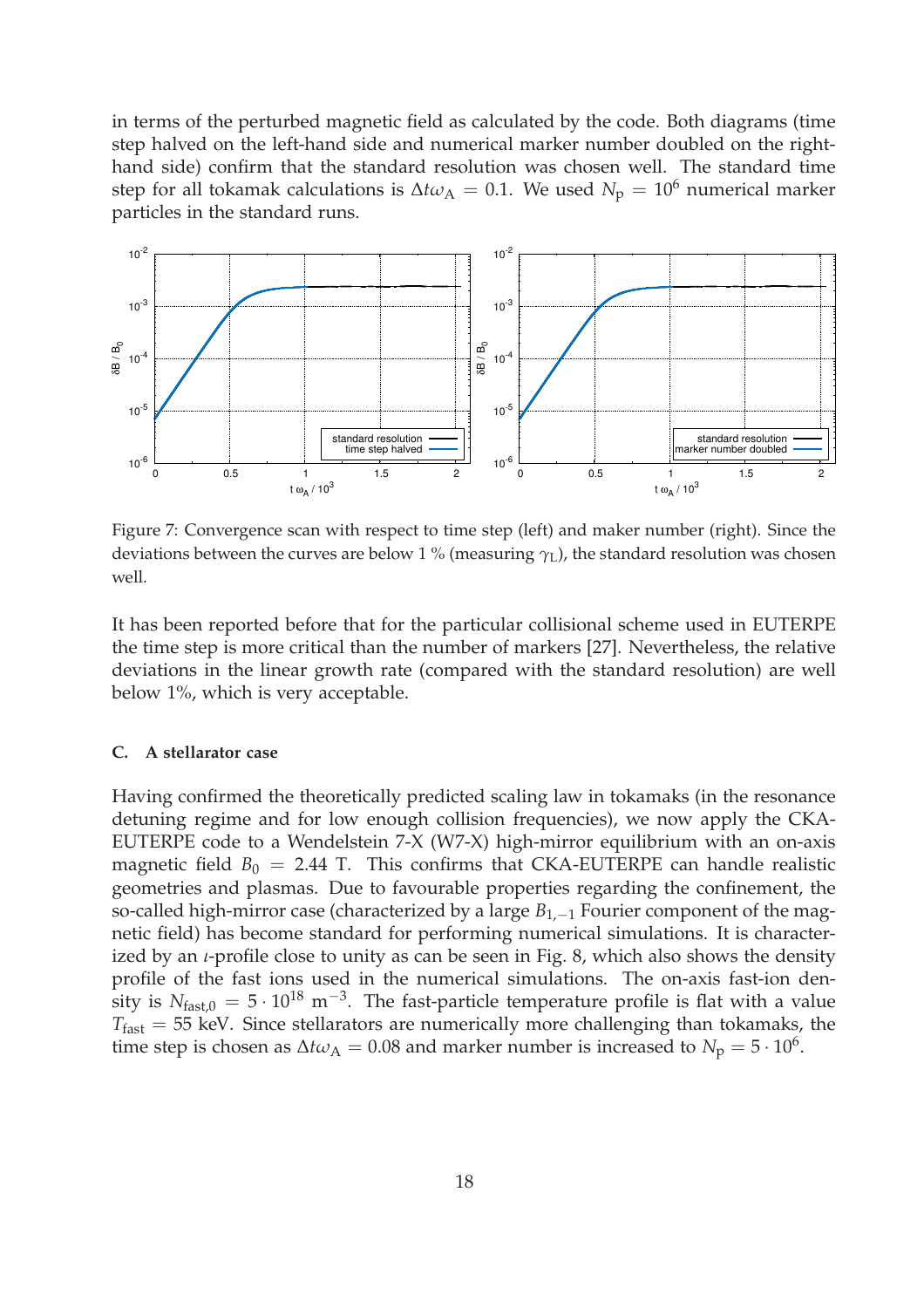

Figure 8: *ι*-profile and fast-ion density profile (normalized to on-axis value) for the Wendelstein 7-X (W7-X) high-mirror configuration.

The continuous Alfvén spectrum (neglecting sound modes) as well as the MHD mode structure are shown in Fig. 9.



Figure 9: Left: Shear Alfvén wave continuum for the W7-X high-mirror configuration. The relevant continuum branches (6, −6, red) and (7, −6, blue) are coloured. The TAE frequency is indicated as a solid black line.

Right: Radial TAE mode structure (electrostatic potential) as calculated by CKA. The mode extends over a broad radial region.

In the continuum, which was calculated by the CONTI code [18] for a flat bulk-ion density profile ( $N_{\text{bulk}} = 10^{20} \text{ m}^{-3}$ ), only the relevant continuum branches ( $m = 6$ ,  $n = -6$ and  $m = 7$ ,  $n = -6$ ) are coloured. The TAE (frequency indicated by a black horizontal line) resides in the TAE gap.

The real frequency and linear growth rate of the mode in the absence of collisions are  $\omega = 3.36 \cdot 10^5 \text{ s}^{-1}$  and  $\gamma_L = 1.76 \cdot 10^4 \text{ s}^{-1}$ , respectively. We now increase the collision frequency as we did before for the ITPA case and investigate the non-linear dynamics of the mode in stellarator geometry. The results are presented in Fig. 10.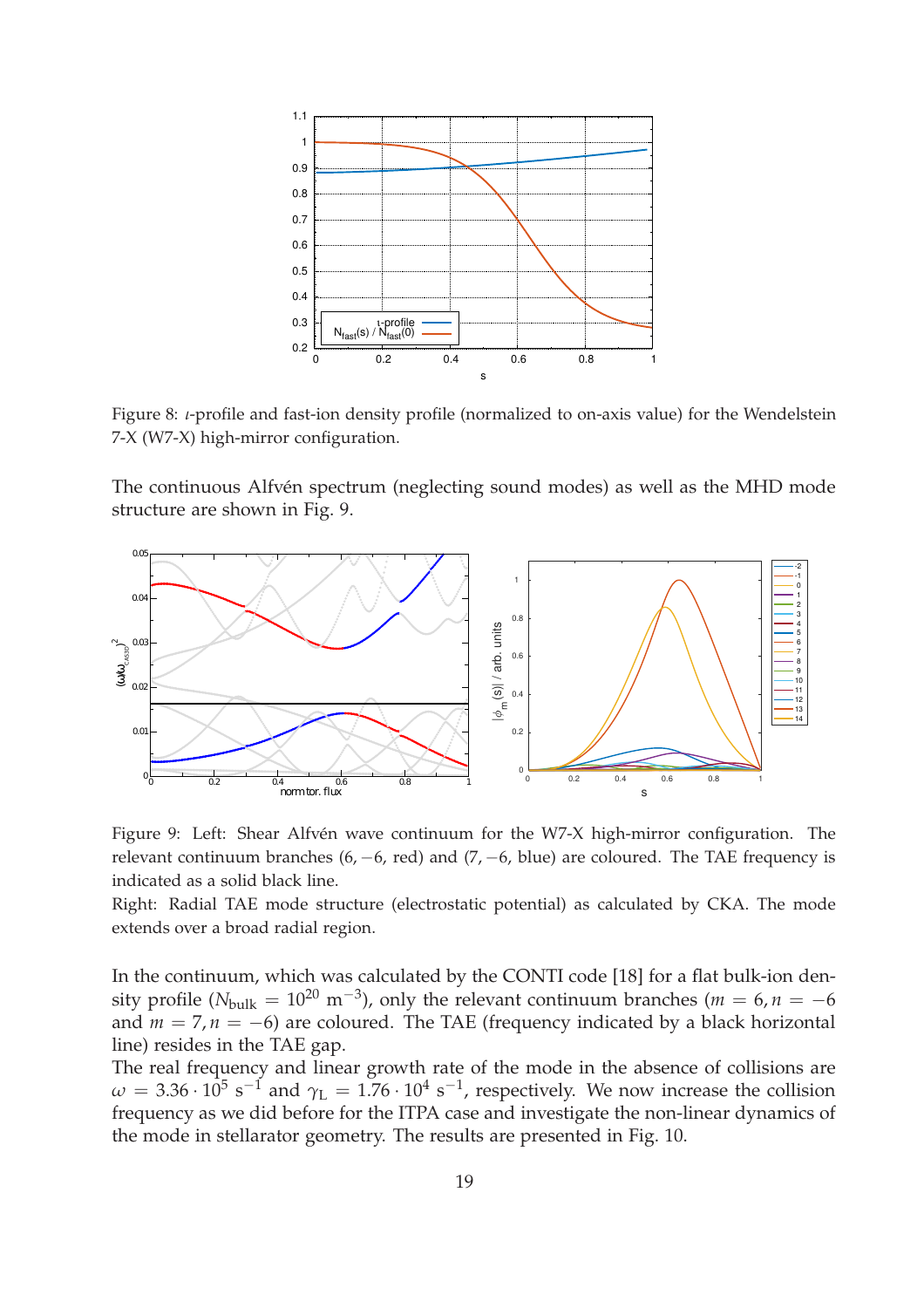

Figure 10: Left: Time trace of the poloidal component of the perturbed magnetic field for the W7-X case. Simulations are performed for various collision frequencies. Any periodic non-linear solutions are absent. The linear growth rate is influenced for high  $\nu_0$ . Unlike in the tokamak case, the saturation level is a non-monotonic function of  $v_0$ . Note that the very high fast-ion density accounts for the unrealistically large saturation amplitude.

Right: Scaling law δB<sup>sat</sup> (*ν*<sub>0</sub>) extracted from the simulation data. For low collision frequencies the saturation level only scales weakly with  $v_0$  which could mean that the saturation mechanism is radial decoupling. Note that  $c_1$  and  $c_2$  are parameters of the fit (see Tab. V in the Appendix).

The left-hand side of the figure shows the time trace of the poloidal component of the perturbed magnetic field for a few selected collision frequencies. It can be observed that any periodic behaviour in the non-linear phase is completely absent. (Note that the medium-density tokamak case, which showed periodic behaviour, has a similar growth rate as the stellarator case.) The reason could be that the external damping rate is only  $\gamma_d = 1.05 \cdot 10^3 \text{ s}^{-1}$  and that therefore the case is too far away from marginality. We speculate that the saturation mechanism is radial decoupling. This assessment is also supported by the fact that the flattening of the density profile happens over an area of large radial extent comparable to the mode width, see Fig. 11. Shown is the case without collisions. Including collisions makes no qualitative difference.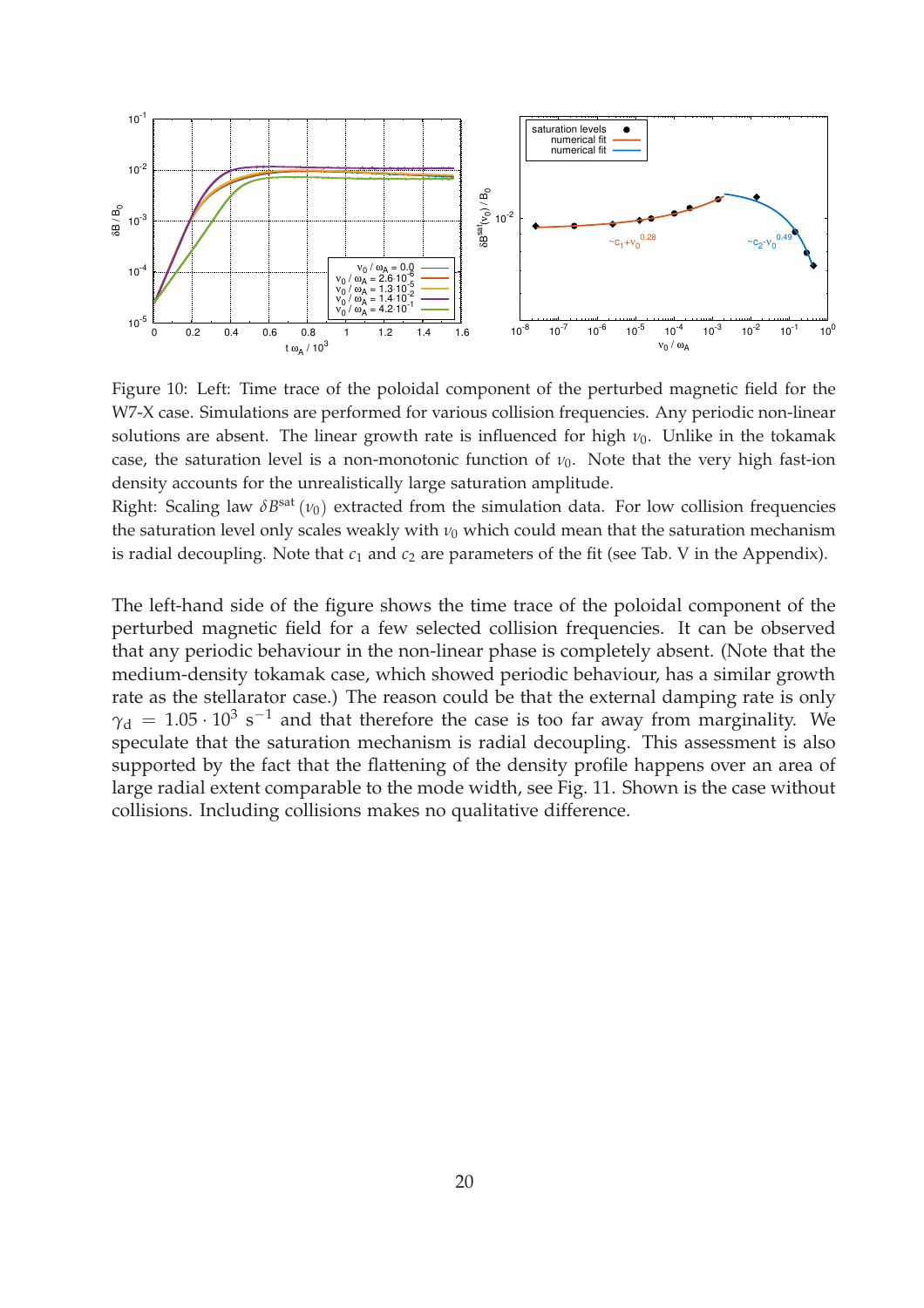

Figure 11: Flattening of the fast-ion density profile at various times in the simulation for the W7- X high-mirror case without collisions. The saturation mechanism resembles radial decoupling and a flattening of the profile over the whole mode-localization region is observed.

About 5 % of the fast-ion density is lost due to numerical errors.

Since the *ι*-profile of this specific W7-X configuration is very flat (low shear), there is very little variation in *ω*res (as defined in Ref. [4]). Thus, even for very small growth rates, the resonance width can be of the same order as the mode width which then leads to radial decoupling.

It was found in the tokamak case that if the saturation mechanism is radial decoupling, the saturation level scales very weakly with collisionality for low values of  $v_0$ . Examining the right-hand side of Fig. 10, a similar observation can be made for W7-X. However, a striking difference between tokamak and stellarator is that  $δB<sup>sat</sup>$  is a non-monotonic function of  $\nu_0$ . Large collision frequencies clearly lead to a reduction of the saturation level. It even drops below the the collision-less value.

Unlike in the tokamak cases, the linear growth rate is reduced substantially by collisions (reduction of approx. 42 % for the highest collision frequency compared with the collision-less case). In the tokamak cases,  $\gamma$ <sub>L</sub> only changes by 20 %, 7 %, and 3 % for the low-density, medium-density, and high-density cases, respectively.

The saturated amplitude of the magnetic field is a function of many parameters with  $\gamma_d$ ,  $\gamma_L$ , and  $\nu_0$  being the most important ones. Disentangling the various contributions of the individual parameters to the overall scaling law proved to be successful for the ITPA case, since  $\gamma_d$  is an external parameter and  $\gamma_L$  was found to not depend significantly on  $\nu_{0}$ .

In the stellarator,  $\gamma_L$  and  $\nu_0$  cannot be varied independently (at least for high collision frequencies). This may be the reason why *δB*<sup>sat</sup> is a non-monotonic function of *ν*<sub>0</sub>. This issue remains to be investigated.

# **IV. SUMMARY AND CONCLUSIONS**

We have studied the non-linear saturation of TAEs in tokamaks and stellarators. Special emphasis is given to the role of pitch-angle collisions of the fast ions and how the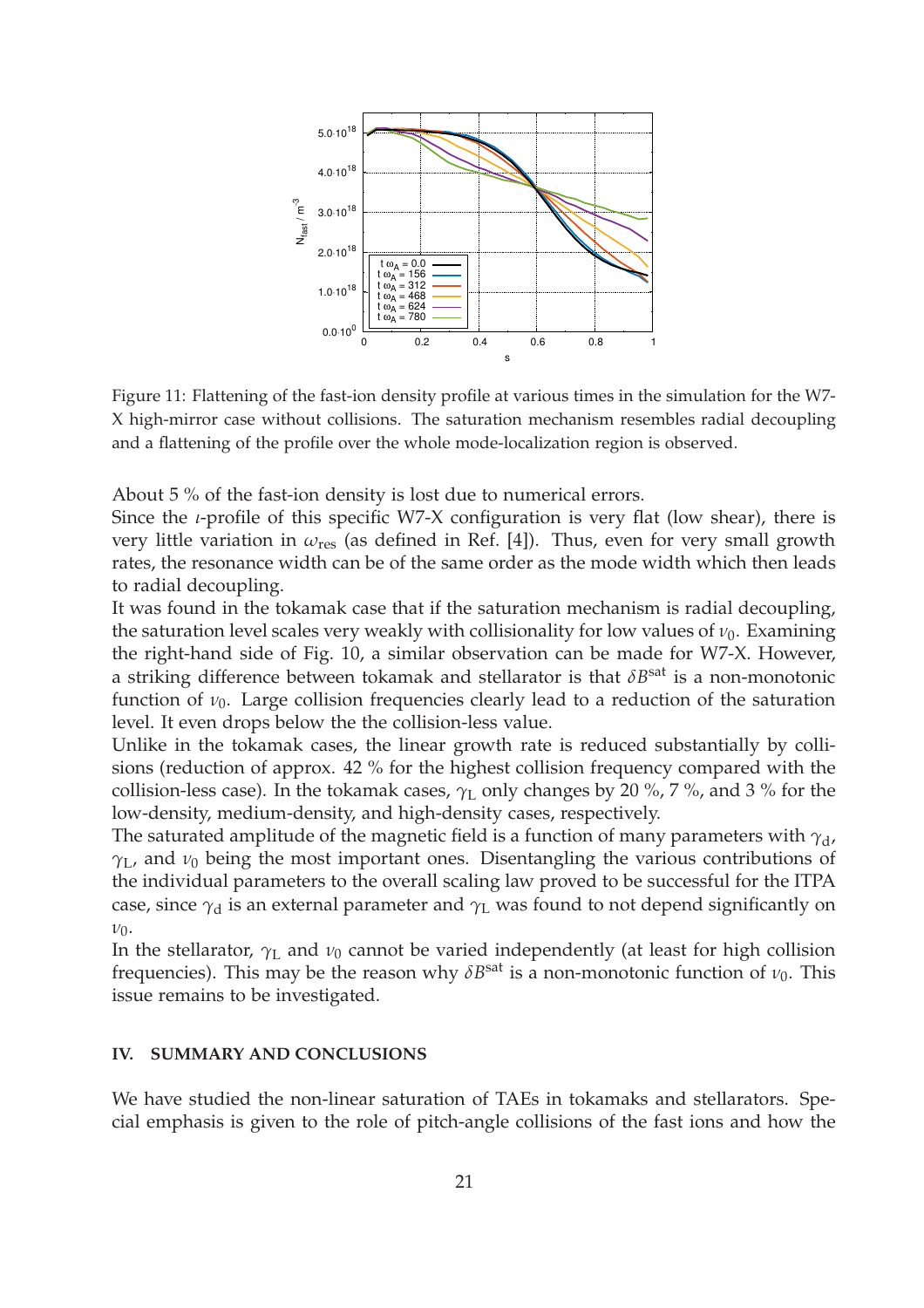collisions influence the saturation level and the subsequent non-linear dynamics in the saturated phase. As a tokamak representative, the ITPA benchmark case was chosen. We performed numerical simulations for the standard case as well as with half of the standard density and a five-times increased value. In doing so, we cover both the resonance detuning and the radial decoupling regime by the simulations.

It is seen that features predicted by analytical theory are recovered by the simulations, if they are performed in the validity range of the theory. We showed that the transition from a periodic dynamics in the non-linear phase to a steady-state solution occurs for a collision frequency that is consistent with analytical predictions. In the resonance detuning regime (i.e. for cases that are closer to marginal stability) the theoretically predicted *ν* 2/3-scaling of the saturation level is confirmed numerically. In this sense, this case also serves as a benchmark of the implementation of collisions into the non-linear and electromagnetic version of CKA-EUTERPE.

Outside the validity range of the theory (for  $\gamma_L \lesssim \nu_{\text{eff}}$ ) scaling laws deviating from the *ν*<sup>2/3</sup>-prediction are found numerically. The critical collision frequency *ν*<sub>crit</sub> for which the scaling is supposed to change can (roughly) be estimated by calculating the bounce frequency  $\omega_{\rm b}$  of particles trapped in the potential of the wave. A simple cylindrical calculation for  $\omega_{\rm b}$  leads to an estimate for  $\nu_{\rm crit}$  that qualitatively matches the numerical findings.

Analytical theory and previous numerical simulations did not include a momentumconserving collision operator. We investigated the implications that conserving linear momentum in the collision step has on the scaling law. It turns out that neglecting momentum conservation leads to an overestimation of collisional effects. However, this only becomes important for large collision frequencies. As expected, for small values of  $\nu_0$  the scaling laws found numerically with and without the momentum-conservation scheme are the same.

After having confirmed the analytical predictions in tokamaks, the code was applied to a Wendelstein 7-X (W7-X) high-mirror equilibrium. Similarly to the ITPA case a TAE, now with a broader radial structure, is investigated in stellarator geometry. Several differences become apparent when comparing the tokamak and the stellarator case. The stellarator case shows no periodic non-linear behaviour, which might be a consequence of the relative values of  $\gamma_L$  and  $\gamma_d$  used for this simulation. The second difference is that the scaling of the saturation level with  $\nu_0$  is now non-monotonic. Again, this might be related to a closer entanglement of the various factors influencing the non-linear dynamics in stellarators. The weak scaling of *δB* sat (*ν*0) coupled with a flattening of the fast-ion density profile over the whole mode-localization region suggests that the saturation regime in W7-X is radial decoupling. Notwithstanding the above, the mode is found to saturate due to profile flattening in the tokamak and stellarator alike.

Finally, it must be pointed out that it is too soon to draw any final conclusions about the non-linear dynamics of shear Alfvén modes in W7-X. Many more gap modes existing in stellarator geometry (HAEs, EAEs, MAEs, but also EPMs) with different mode numbers and radial profiles need to be studied to determine if the findings reported here prevail in general. Especially with neutral beam injection becoming available at W7-X for the next operation phase, also the effect of using a slowing-down distribution function for the fast-ions and a proper slowing-down collision operator should be studied. The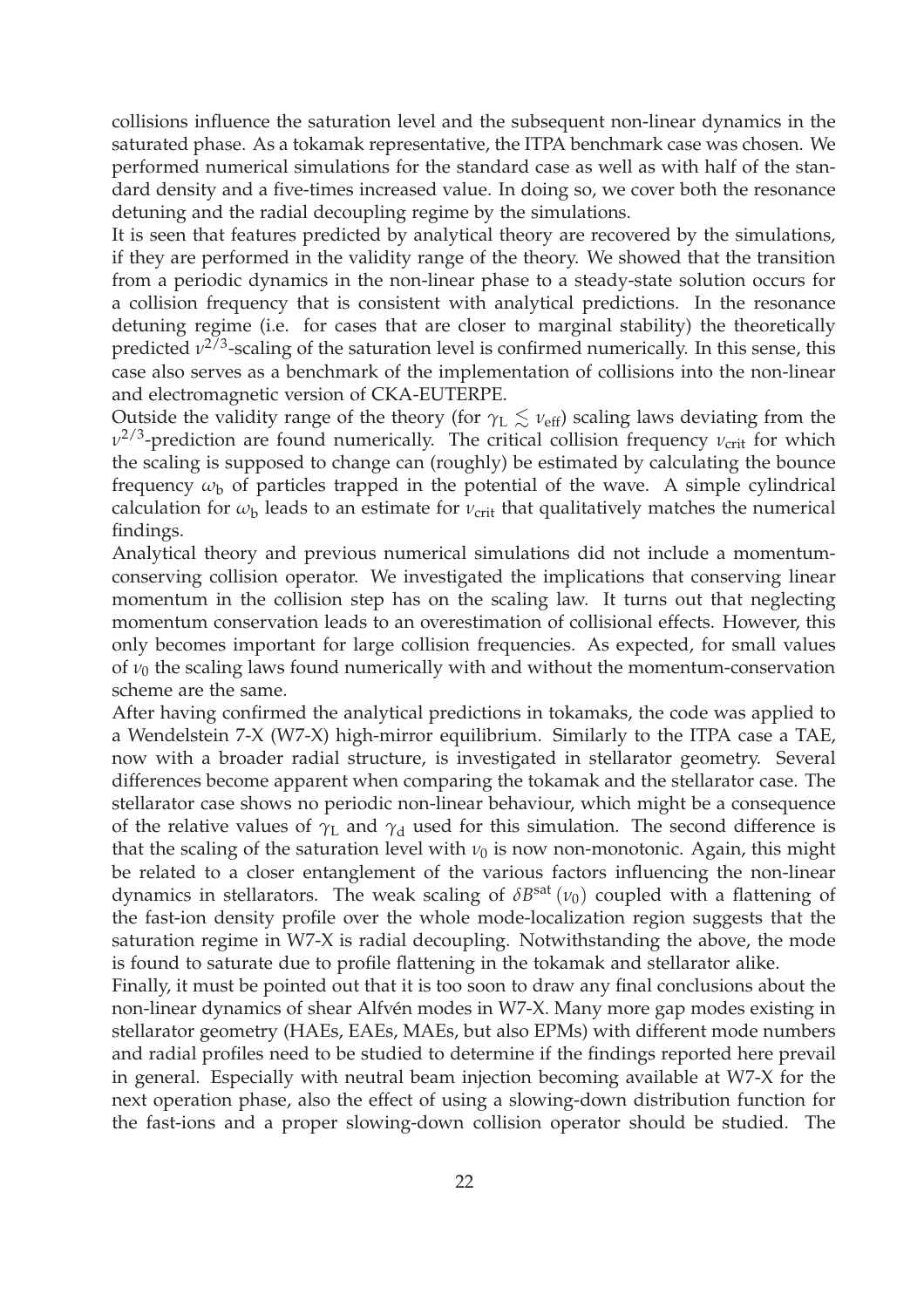implementation of proper distribution functions for such scenarios is in progress.

All numerical simulations reported in this paper were performed in a perturbative sense with the mode structure held fixed throughout the simulations. Future investigations with fully gyro-kinetic models (allowing for the evolution of the mode structure) should be carried out in order to confirm the results of the perturbative models. Such simulations are, however, still very expensive and numerically challenging and at the moment not suited for parameter studies as the one reported in this paper.

Finite **A**⊥-effects have been neglected in this paper. While CKA as a reduced MHD code contains **A**⊥, the equations of motion in EUTERPE do not. A more complete coupling of CKA and EUTERPE in this regard is a matter of ongoing research.

As has been pointed out in [6, 21], when compared to models or numerical predictions, experimentally diagnosed properties of chirping solutions can provide information on plasma parameters which are otherwise difficult to diagnose. Hence, a next step should be to investigate stellarator cases that are closer to marginality and thus allow for chirping behaviour.

# **Acknowledgment**

The simulations were performed on the MARCONI supercomputer (CINECA), the HPC extension DRACO (MPCDF), and the local Linux cluster in Greifswald.

Christoph Slaby would like to thank Matthias Borchardt and Henry Leyh for their assistance with the parallel computing environment.

This work has been carried out within the framework of the EUROfusion Consortium and has received funding from the Euratom research and training programme 2014- 2018 under grant agreement No 633053. The views and opinions expressed herein do not necessarily reflect those of the European Commission.

# **Appendix A: Parameters of the ITPA density profile**

The coefficients of the density profile are listed in Tab. I.

| coefficient |                                    |  |  |
|-------------|------------------------------------|--|--|
| value       | 0.521298 0.198739 0.298228 0.49123 |  |  |

# **Appendix B: Parameters of the numerical fits**

Tabs. II-IV list all resulting parameters of the numerical fits shown in Fig. 3 in Sec. III. For all fits a function of the type

$$
y = a \cdot x + b \tag{B1}
$$

with  $y = \log \left[ \left( \delta B^{\text{sat}} \left( v_0 \right) - \delta B^{\text{sat}} \left( 0 \right) \right) / B_0 \right]$  and  $x = \log \left( v_0 / \omega_A \right)$  is used.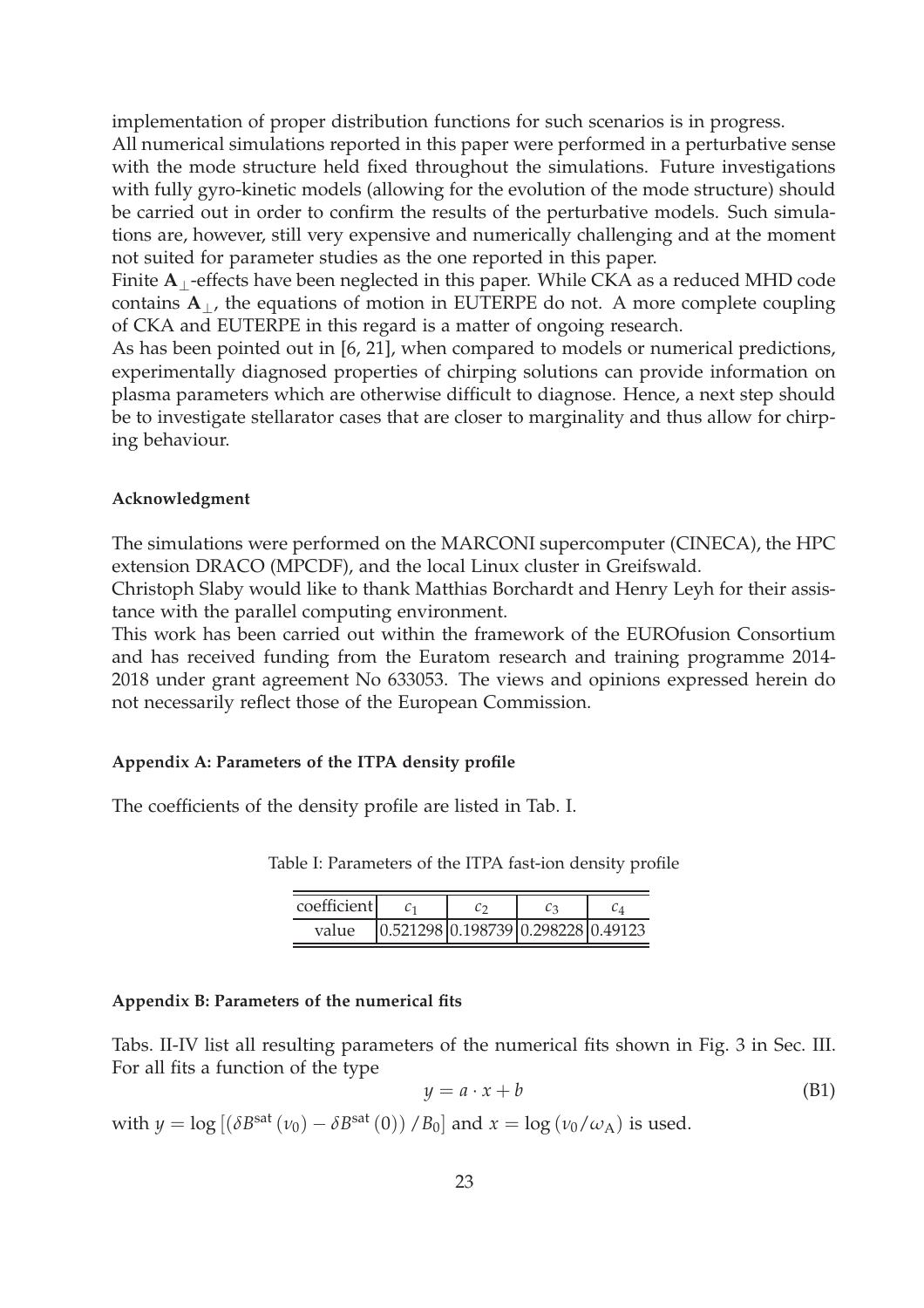| small $v_0$ (red curve) $ 0.59 \pm 0.15 $ - 3.60 $\pm$ 2.20               |  |
|---------------------------------------------------------------------------|--|
| large $\nu_0$ (blue curve) $\left  0.36 \pm 0.01 \right  - 6.63 \pm 0.05$ |  |

Table II: Parameters of the numerical fits for the low-density case

Table III: Parameters of the numerical fits for the medium-density case

|                                              | without conservation scheme with conservation scheme |                  |  |                                                                |
|----------------------------------------------|------------------------------------------------------|------------------|--|----------------------------------------------------------------|
|                                              |                                                      |                  |  |                                                                |
| small $\nu_0$ (red curve) $ 0.61 \pm 0.03 $  |                                                      | $-3.41 \pm 0.30$ |  | $\begin{array}{ l} 0.60 \pm 0.01 & -3.53 \pm 0.08 \end{array}$ |
| large $\nu_0$ (blue curve) $ 0.30 \pm 0.01 $ |                                                      | $-5.82 \pm 0.04$ |  | $ 0.23 \pm 0.02 $ -6.26 $\pm 0.06$                             |

Table IV: Parameters of the numerical fits for the high-density case

| small $\nu_0$ (red curve) $ 0.19 \pm 0.36  -9.54 \pm 4.17$                |  |
|---------------------------------------------------------------------------|--|
| large $\nu_0$ (blue curve) $\left  0.46 \pm 0.03 \right  - 4.72 \pm 0.14$ |  |

In the case of W7-X (see Fig. 10) the data are fitted to

$$
y = b \cdot x^a + c \tag{B2}
$$

with  $y = \delta B^{\text{sat}}(\nu_0) / B_0$  and  $x = \nu_0 / \omega_A$ . Tab. V lists the results.

Table V: Parameters of the numerical fits for the W7-X case

| small $\nu_0$ (red curve) $ 0.28 \pm 0.03 $                                                                                      | $0.013\pm0.002$ | $0.009 \pm 7.7 \cdot 10^{-5}$ |
|----------------------------------------------------------------------------------------------------------------------------------|-----------------|-------------------------------|
| large $v_0$ (blue curve) $\left  0.49 \pm 0.16 \right  - 0.008 \pm 8.0 \cdot 10^{-4} \left  0.012 \pm 6.0 \cdot 10^{-4} \right $ |                 |                               |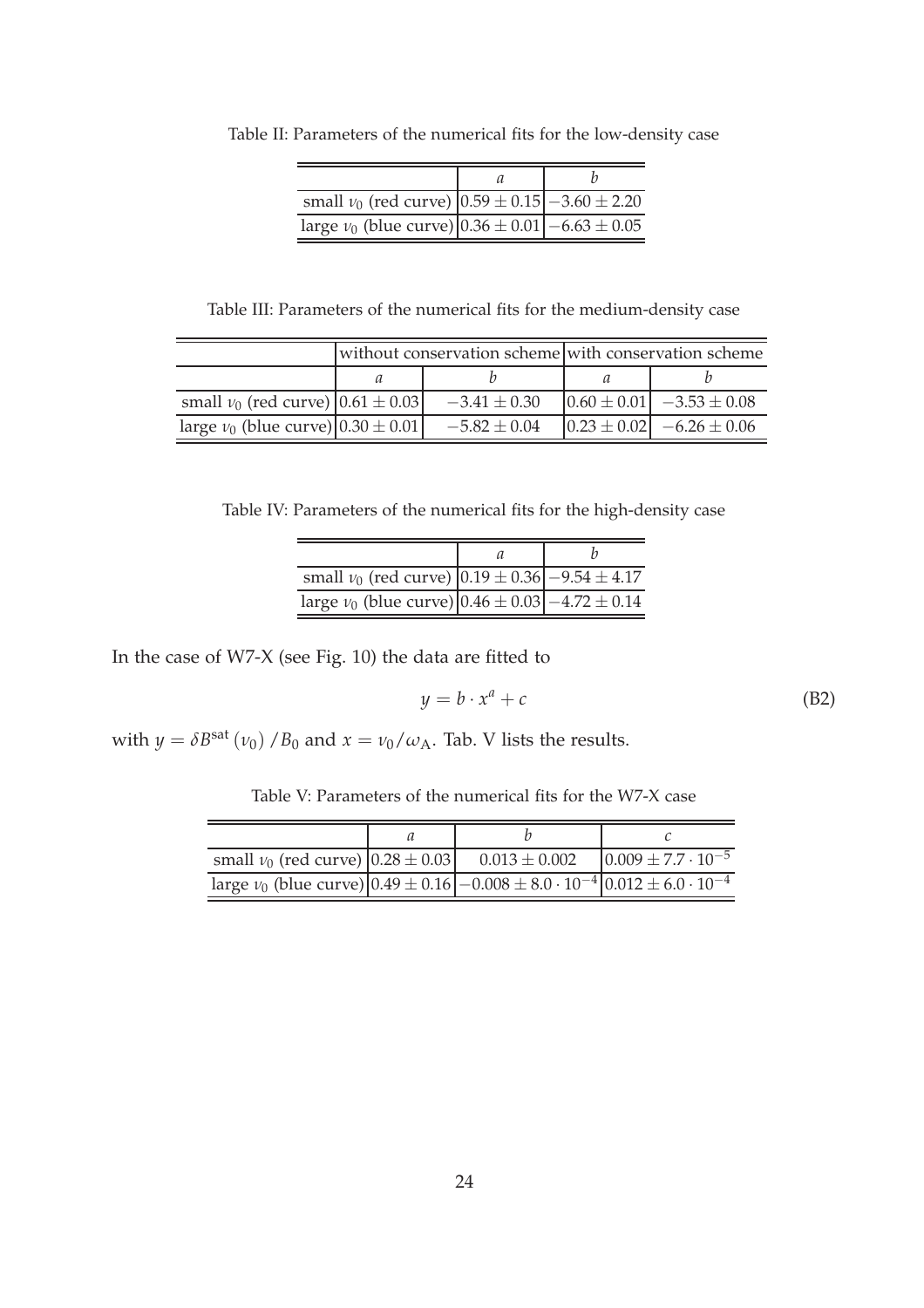# **Appendix C: An analytical estimate for**  $\omega_{\rm b}$

Consider a particle moving in a cylindrical plasma. The magnetic field is given by

$$
\mathbf{B} = B_1 \mathbf{e}_{\Theta} + B_0 \mathbf{e}_z, \tag{C1}
$$

where  $e_{\Theta}$  and  $e_z$  are unit vectors in cylindrical coordinates. The equations of motion are

$$
\dot{\mathbf{R}} = v_{\parallel} \mathbf{b} + \frac{\mathbf{B} \times \nabla \phi}{B^2}
$$
 (C2)

$$
\dot{v}_{\parallel} = 0 \tag{C3}
$$

if all ∇*B* terms are ignored. For the spatial coordinates of the particle one thus finds

$$
\dot{r} = \frac{1}{B^2} \left( B_1 \phi_{,z} - \frac{B_0}{r} \phi_{,0} \right) \tag{C4}
$$

$$
\dot{\Theta} = \frac{v_{\parallel} B_1}{Br} + \frac{B_0 \phi_{,r}}{B^2 r} \tag{C5}
$$

$$
\dot{z} = \frac{v_{\parallel} B_0}{B} - \frac{B_1 \phi_{,r}}{B^2} \tag{C6}
$$

Suppose that  $B \approx B_0$  and introduce the rotational transform as

$$
u = \frac{R_0 B_1}{r B_0}.\tag{C7}
$$

The equations of motion then reduce to (terms that scale with the inverse aspect ratio can be neglected)

$$
\dot{r} = \frac{r}{R_0} \iota \phi_{,z} - \frac{1}{r B_0} \phi_{,\Theta} \cong -\frac{1}{r B_0} \phi_{,\Theta}
$$
 (C8)

$$
\dot{\Theta} = \frac{\iota v_{\parallel}}{R_0} + \frac{1}{r B_0} \phi_{,r} \tag{C9}
$$

$$
\dot{z} = v_{\parallel} - \frac{r}{R_0} \iota \phi_{,r} \cong v_{\parallel}. \tag{C10}
$$

The *ż*-equation is easily integrated. When transforming to a new coordinate  $p = B_0 r^2 / 2$ it can be seen that the remaining system can be cast into Hamiltonian form

$$
\dot{p} = -\frac{\partial H}{\partial \Theta} \tag{C11}
$$

$$
\dot{\Theta} = \frac{\partial H}{\partial p} \tag{C12}
$$

with  $H = v_{\parallel} \psi / R_0 + \phi$  and  $\partial \psi / \partial p = \iota$ . Obviously, the Hamiltonian of the co-moving frame,

$$
\overline{H} = \left(\frac{v_{\parallel}}{R_0}n - \omega\right)p + mH,
$$
\n(C13)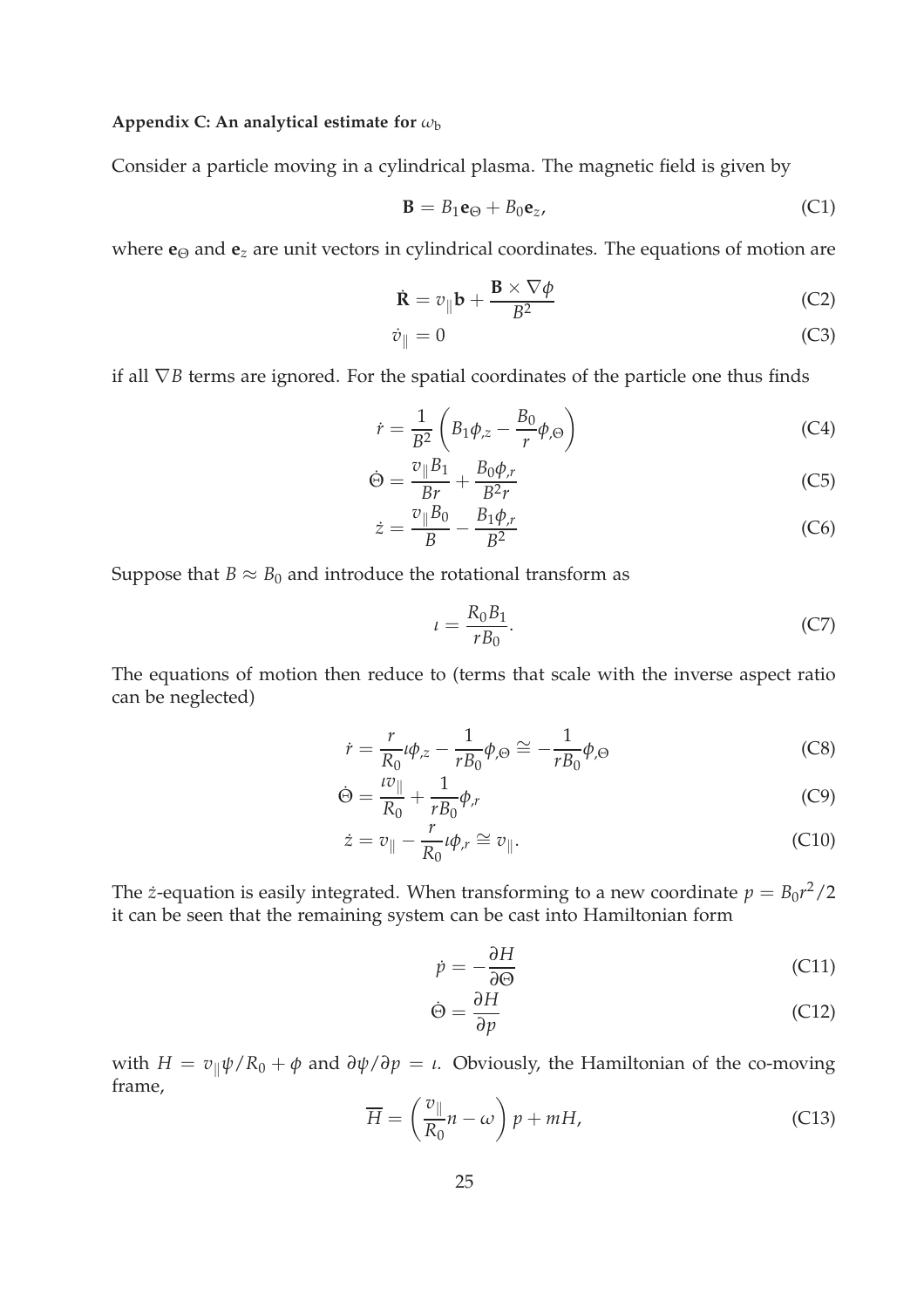is an invariant of the (perturbed) motion. Suppose that the potential varies as  $\phi$  =  $\phi_0$  cos (*m* $\Theta$  + *n*/*R*<sub>0</sub>*z* − *ωt*). Then, a phase

$$
\chi = m\Theta + \frac{n}{R_0}z_0 + \left(\frac{n}{R_0}v_{\parallel} - \omega\right)t
$$
\n(C14)

can be defined in the co-moving frame of the wave. The equations of motion in the reference frame of the wave are thus

$$
\dot{p} = -\frac{\partial \overline{H}}{\partial \chi} = m\phi_0 \sin \chi \tag{C15}
$$

$$
\dot{\chi} = \frac{\partial \overline{H}}{\partial p} = \frac{n}{R_0} v_{\parallel} - \omega + \frac{m}{R_0} v_{\parallel} + m \cos \chi \frac{\partial \phi_0}{\partial p}.
$$
 (C16)

Calculating the second time derivative of the phase and Taylor-expanding around  $\chi = 0$ yields

$$
\ddot{\chi} = \left[ \frac{m}{R_0} \frac{\partial \iota}{\partial p} v_{\parallel} + m \cos \chi \frac{\partial^2 \phi_0}{\partial p^2} \right] m \phi_0 \sin \chi - m \sin \chi \frac{\partial \phi_0}{\partial p} \left[ \frac{n}{R_0} v_{\parallel} - \omega + \frac{m}{R_0} v_{\parallel} + m \cos \chi \frac{\partial \phi_0}{\partial p} \right]
$$
(C17)

$$
\cong \left[ \frac{m^2}{R_0} \frac{\partial \iota}{\partial p} v_{\parallel} \phi_0 + m^2 \phi_0 \frac{\partial^2 \phi_0}{\partial p^2} - m \frac{\partial \phi_0}{\partial p} \left( v_{\parallel} k_{\parallel} - \omega \right) - m^2 \left( \frac{\partial \phi_0}{\partial p} \right)^2 \right] \chi \tag{C18}
$$
\n
$$
\equiv -\omega_{\rm b}^2 \chi. \tag{C19}
$$

Using the resonance condition 
$$
v_{\parallel}k_{\parallel} = \omega
$$
, the square of the bounce frequency is defined

as

*m*2

$$
\omega_{\rm b}^2 \equiv -\left[\frac{m^2}{R_0}\frac{\partial \iota}{\partial p}v_{\parallel}\phi_0 + m^2\phi_0\frac{\partial^2 \phi_0}{\partial p^2} - m^2\left(\frac{\partial \phi_0}{\partial p}\right)^2\right]
$$
(C20)

and includes terms both linear and quadratic in the field amplitude. This is contrary to conventional Berk-Breizman theory and could hint on the transition from the resonance detuning regime (terms linear in  $\phi_0$ ) to the radial decoupling regime (quadratic terms). The estimate for  $\omega_{\rm b}$  presented in the main text (see Eq. (31)) is obtained by keeping only the linear term and transforming back to the radial coordinate *r*.

We can use that equation to try to estimate the validity range of the analytical theory [3]. In order to compare with the numerical simulations, we substitute the parameters of the ITPA benchmark and use  $v_{\parallel} = v_A/3$ . The results of this simple estimate for  $\omega_b$ are shown in Fig. 12 in blue for the various collision frequencies using the value for  $\phi_0$ at saturation. Given the value for  $\omega_{\rm b}$  it is then possible to calculate  $\nu_{\rm eff}$  (red curve in Fig. 12). Two regimes are visible. For *ν*<sub>eff</sub> ≪ γ<sub>L</sub> the assumptions of Ref. [3] are valid. In this regime the theoretically predicted scaling is confirmed numerically (in the resonance detuning regime). For  $\nu_{\text{eff}} \gg \gamma_L$ , on the other hand, the initial assumptions are violated and a new scaling law is found numerically. This simple cylindrical estimate is able to qualitatively predict the transition from one regime to the other. It fits fairly well with our simulation results.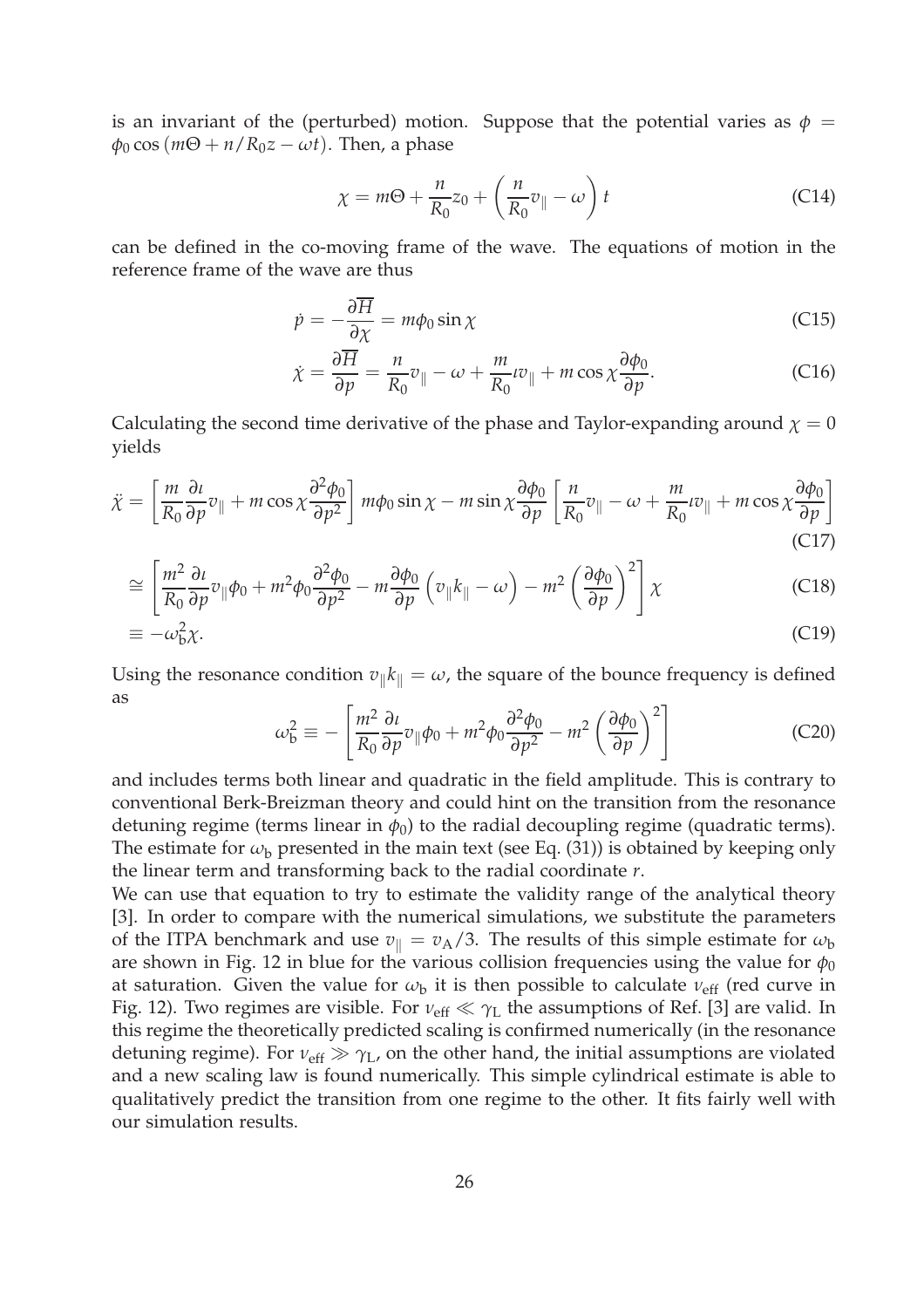

Figure 12: Resulting values of the cylindrical  $ω<sub>b</sub>$  estimates (blue) for the low-density (left) and medium-density cases (right). The calculated values for *v*<sub>eff</sub> are shown in red. The primary assumptions of the analytical theory [3] exclude the gray region.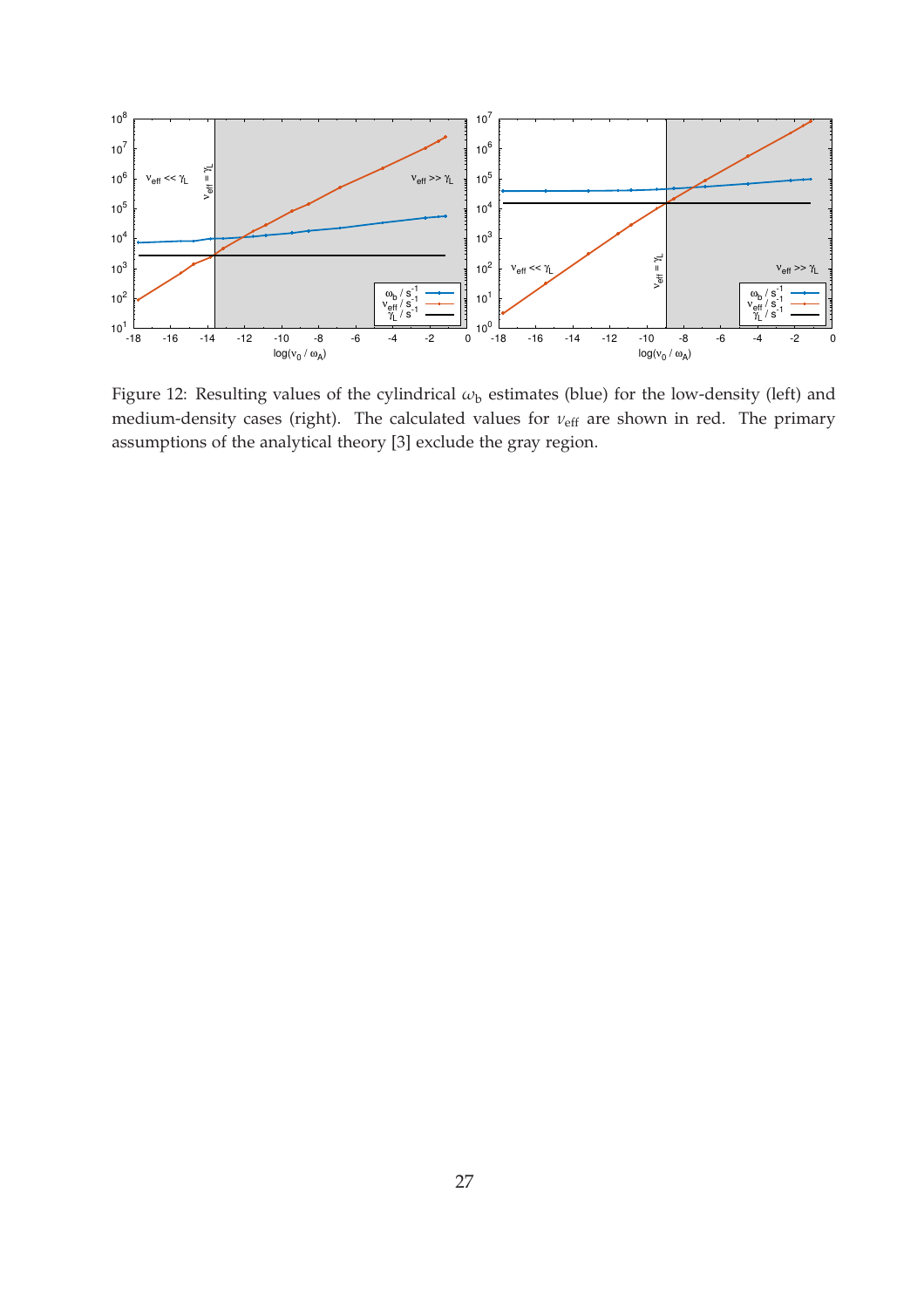#### **References**

- [1] I. G. Abel, M. Barnes, S. C. Cowley, W. Dorland, and A. A. Schekochihin. Linearized model Fokker–Planck collision operators for gyrokinetic simulations. I. Theory. *Physics of Plasmas*, 15:122509, 2008.
- [2] H. L. Berk and B. N. Breizman. Saturation of a single mode driven by an energetic injected beam. III. Alfvén wave problem. *Physics of Fluids B*, 2:2246, 1990.
- [3] H. L. Berk, B. N. Breizman, and Ye. Huanchun. Scenarios for the nonlinear evolution of alpha-particle-induced Alfvén wave instability. *Physical Review Letters*, 68:3563, 1992.
- [4] S. Briguglio, X. Wang, F. Zonca, G. Vlad, G. Fogaccia, C. Di Troia, and V. Fusco. Analysis of the nonlinear behavior of shear-Alfvén modes in tokamaks based on Hamiltonian mapping techniques. *Physics of Plasmas*, 21:112301, 2014.
- [5] S. Brunner, E. Valeo, and J. A. Krommes. Collisional delta-f scheme with evolving background for transport time scale simulations. *Physics of Plasmas*, 6:4504, 1999.
- [6] V. N. Duarte, H. L. Berk, N. N. Gorelenkov, W. W. Heidbrink, G. J. Kramer, R. Nazikian, D. C. Pace, M. Podestà, B. J. Tobias, and M. A. Van Zeeland. Prediction of nonlinear evolution character of energetic-particle-driven instabilities. *Nuclear Fusion*, 57:054001, 2017.
- [7] H. H. Duong, W. W. Heidbrink, E. J. Strait, T. W. Petrie, R. Lee, R. A. Moyer, and J. G. Watkins. Loss of energetic beam ions during TAE instabilities. *Nuclear Fusion*, 33:749, 1993.
- [8] A. Könies et al. 10th IAEA Technical Meeting on Energetic Particles in Magnetic Confinement Systems (Kloster Seeon), 2007.
- [9] S. M. Kaye et al. Progress towards high performance plasmas in the National Spherical Torus Experiment (NSTX). *Nuclear Fusion*, 45:S168, 2005.
- [10] T. B. Fehér. *Simulation of the interaction between Alfvén waves and fast particles*. PhD thesis, Ernst-Moritz-Arndt-Universität Greifswald, 2013.
- [11] G. Y. Fu and J. W. van Dam. Excitation of the toroidicity-induced shear Alfvén eigenmode by fusion alpha particles in an ignited tokamak. *Physics of Fluids B*, 1:1949, 1989.
- [12] P. Helander and D. J. Sigmar. *Collisional Transport in Magnetized Plasmas*. Cambridge University Press, 2002.
- [13] E. Hirvijoki, A. Brizard, A. Snicker, and T. Kurki-Suonio. Monte Carlo implementation of a guiding-center Fokker-Planck kinetic equation. *Physics of Plasmas*, 20:092505, 2013.
- [14] K. Kauffmann. *Including Collisions in Gyrokinetic Tokamak and Stellarator Simulations*. PhD thesis, Ernst-Moritz-Arndt-Universität Greifswald, 2011.
- [15] R. Kleiber, R. Hatzky, A. Könies, A. Mishchenko, and E. Sonnendrücker. An explicit large time step particle-in-cell scheme for nonlinear gyrokinetic simulations in the electromagnetic regime. *Physics of Plasmas*, 23:032501, 2016.
- [16] A. Könies. paper on the model of CKA-EUTERPE, in preparation.
- [17] A. Könies, S. Briguglio, N. Gorelenkov, T. Fehér, M. Isaev, Ph. Lauber, A. Mishchenko, D. A. Spong, Y. Todo, W. A. Cooper, R. Hatzky, R. Kleiber, M. Borchardt, G. Vlad, and ITPA EP TG. Benchmark of gyrokinetic, kinetic MHD and gyrofluid codes for the linear calculation of fast particle driven TAE dynamics. 24th IAEA Int. Conf. on Fusion Energy (San Diego,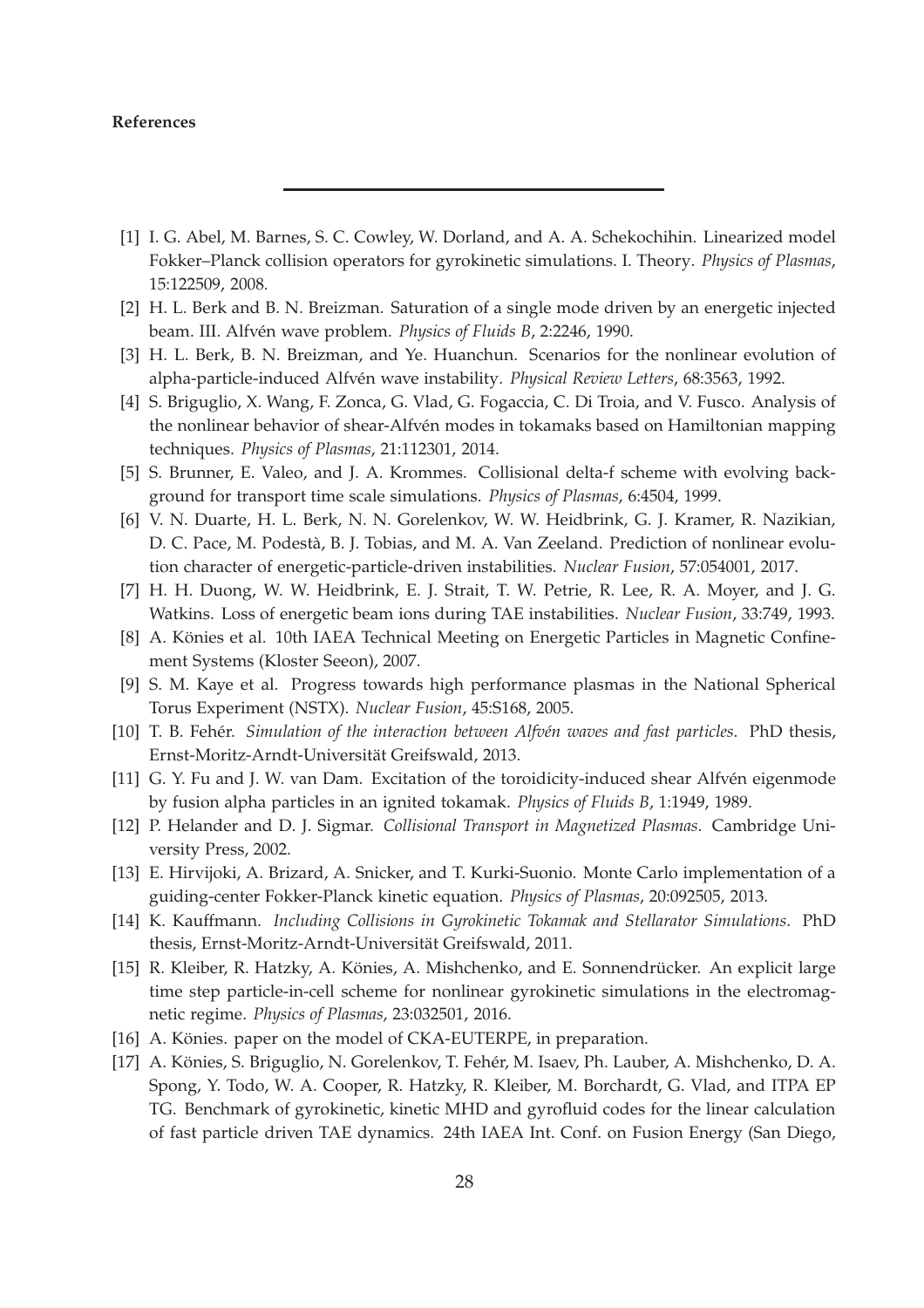CA, 2012), 2012. http://www-naweb.iaea.org/napc/physics/FEC/FEC2012/papers/437\_ ITRP134.pdf.

- [18] A. Könies and D. Eremin. Coupling of Alfvén and sound waves in stellarator plasmas. *Physics of Plasmas*, 17:012107, 2010.
- [19] V. Kornilov, R. Kleiber, R. Hatzky, L. Villard, and G. Jost. Gyrokinetic global threedimensional simulations of linear ion-temperature-gradient modes in Wendelstein 7-X. *Physics of Plasmas*, 11:3196, 2004.
- [20] J. Lang, G. Fu, and Y. Chen. Nonlinear simulation of toroidal Alfvén eigenmode with source and sink. *Physics of Plasmas*, 17:042309, 2010.
- [21] M. Lesur, Y. Idomura, K. Shinohara, X. Garbet, and the JT-60 Team. Spectroscopic determination of kinetic parameters for frequency sweeping Alfvén eigenmodes. *Physics of Plasmas*, 17:122311, 2010.
- [22] A. V. Melnikov, L. G. Eliseev, E. Ascasíbar, A. Cappa, F. Castejón, C. Hidalgo, T. Ido, J. A. Jiménez, A. S. Kozachek, L. I. Krupnik, M. Liniers, S. E. Lysenko, K. Nagaoka, J. L. de Pablos, A. Shimizu, S. E. Sharapov, M. V. Ufimtsev, S. Yamamoto, HIBP Group, and TJ-II team. Transition from chirping to steady NBI-driven Alfvén modes caused by magnetic configuration variations in the TJ-II stellarator. *Nuclear Fusion*, 56:076001, 2016.
- [23] A. V. Melnikov, L. G. Eliseev, F. Castejón, P. O. Khabanov, A. S. Kozachek, L. I. Krupnik, M. Liniers, S. E. Lysenko, , J. L. de Pablos, S. E. Sharapov, M. V. Ufimtsev, V. N. Zenin, HIBP Group, and TJ-II team. Study of NBI-driven chirping mode properties and radial location by the heavy ion beam probe in the TJ-II stellarator. *Nuclear Fusion*, 56:112019, 2016.
- [24] T. Sunn Pedersen, M. Otte, S. Lazerson, P. Helander, S. Bozhenkov, C. Biedermann, T. Klinger, R. C. Wolf, H.-S. Bosch, and The Wendelstein 7-X Team. Confirmation of the topology of the Wendelstein 7-X magnetic field to better than 1:100,00. *Nature Communications*, 7:13493, 2016.
- [25] M. N. Rosenbluth and P. H. Rutherford. Excitation of Alfvén Waves by High-Energy Ions in a Tokamak. *Physical Review Letters*, 34:1428, 1975.
- [26] S. Satake, R. Kanno, and H. Sugama. Development of a Non-Local Neoclassical Transport Code for Helical Configurations. *Plasma and Fusion Research*, 3:S1062, 2008.
- [27] C. Slaby, R. Kleiber, and A. Könies. Combining electromagnetic gyro-kinetic particle-in-cell simulations with collisions. *Computer Physics Communications*, 218:1, 2017.
- [28] Christoph Slaby, Axel Könies, and Ralf Kleiber. Numerical investigation of non-perturbative kinetic effects of energetic particles on toroidicity-induced Alfvén eigenmodes in tokamaks and stellarators. *Physics of Plasmas*, 23:092501, 2016.
- [29] T. Takizuka and H. Abe. A binary collision model for plasma simulation with a particle code. *Journal of Computational Physics*, 25:205, 1977.
- [30] Y. Todo, R. Seki, D. A. Spong, H. Wang, Y. Suzuki, S. Yamamoto, N. Nakajima, and M. Osakabe. Comprehensive magnetohydrodynamic hybrid simulations of fast ion driven instabilities in a Large Helical Device experiment. *Physics of Plasmas*, 24:081203, 2017.
- [31] T. Vernay. Numerical study of electron-ion collision effects on trapped electron modes with the gyrokinetic code ORB5. Master's thesis, École Polytechnique Fédérale de Lausanne, 2008.
- [32] T. Vernay, S. Brunner, L. Villard, B. F. McMillan, S. Jolliet, T. M. Tran, A. Bottino, and J. P. Graves. Neoclassical equilibria as starting point for global gyrokinetic microturbulence